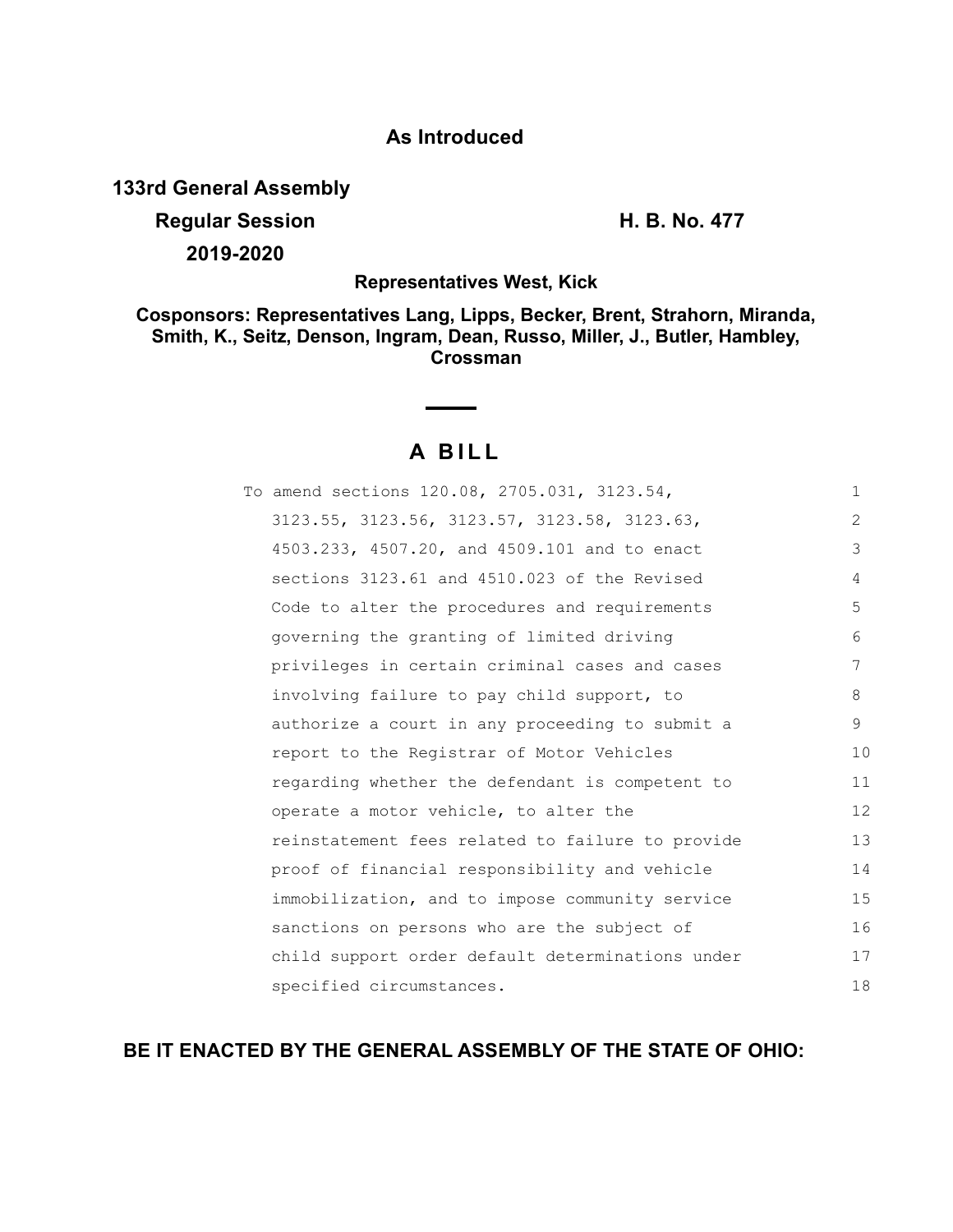### **H. B. No. 477 Page 2 As Introduced**

**Section 1.** That sections 120.08, 2705.031, 3123.54, 3123.55, 3123.56, 3123.57, 3123.58, 3123.63, 4503.233, 4507.20, and 4509.101 be amended and sections 3123.61 and 4510.023 of the Revised Code be enacted to read as follows: **Sec. 120.08.** There is hereby created in the state treasury the indigent defense support fund, consisting of money paid into the fund pursuant to sections  $4507.45$ ,  $4509.101$ ,  $4510.22$ , and 4511.19 of the Revised Code and pursuant to sections 2937.22, 2949.091, and 2949.094 of the Revised Code out of the additional court costs imposed under those sections. The state public defender shall use at least eighty-three per cent of the money in the fund for the purposes of reimbursing county governments for expenses incurred pursuant to sections 120.18, 120.28, and 120.33 of the Revised Code and operating its system pursuant to division (C)(7) of section 120.04 of the Revised Code and division (B) of section 120.33 of the Revised Code. Disbursements from the fund to county governments shall be made at least once per year and shall be allocated proportionately so that each county receives an equal percentage of its total cost for operating its county public defender system, its joint county public defender system, its county appointed counsel system, or its system operated under division (C)(7) of section 120.04 of the Revised Code and division (B) of section 120.33 of the Revised Code. The state public defender may use not more than seventeen per cent of the money in the fund for the purposes of appointing assistant state public defenders, providing other personnel, equipment, and facilities necessary for the operation of the state public defender office, and providing training, developing and implementing electronic forms, or establishing and maintaining an information technology system used for the uniform operation of this chapter. 19 20 21 22 23 24 25 26 27 28 29 30 31 32 33 34 35 36 37 38 39 40 41 42 43 44 45 46 47 48 49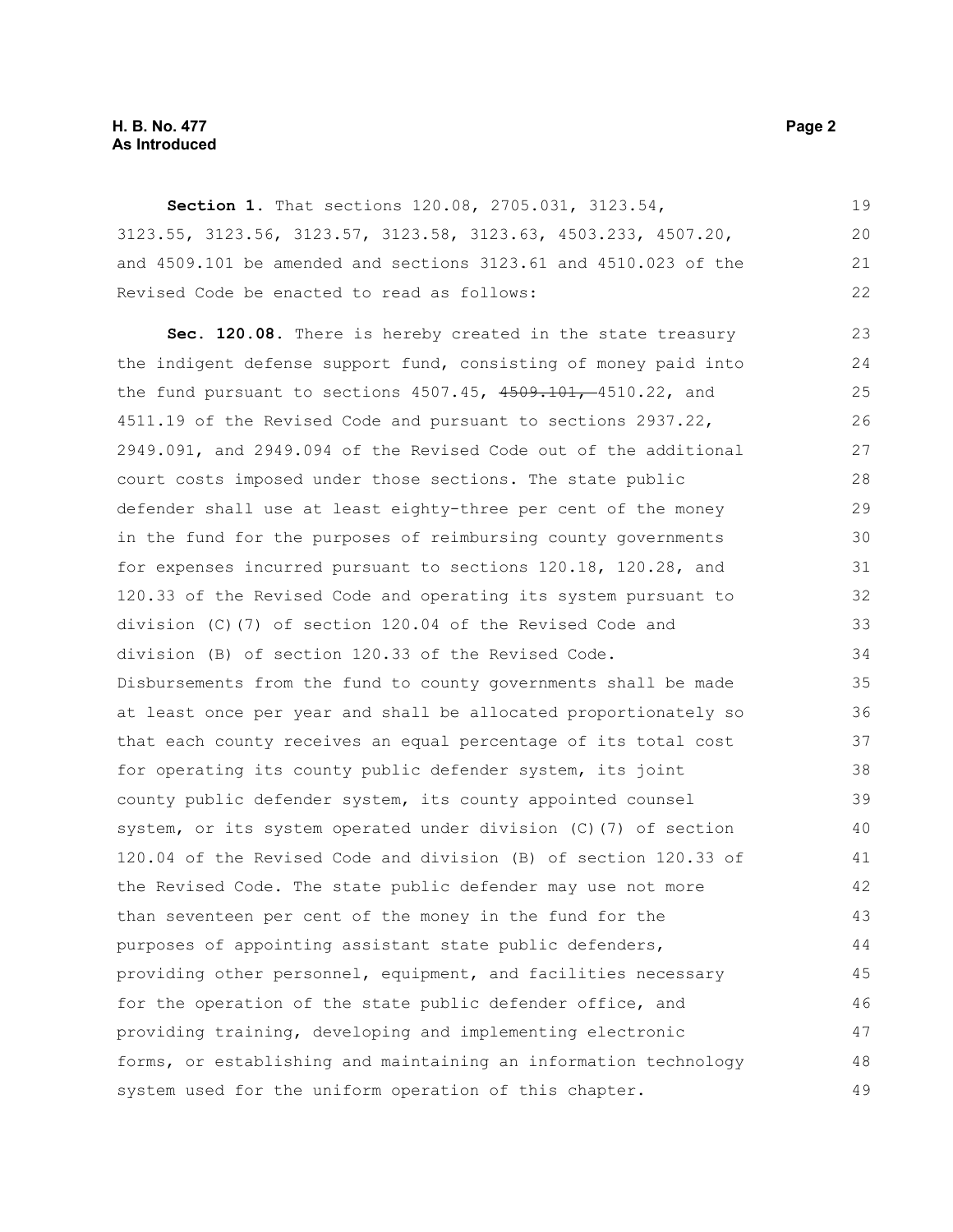**Sec. 2705.031.** (A) As used in this section, "Title IV-D case" has the same meaning as in section 3125.01 of the Revised Code.

(B)(1) Any party who has a legal claim to any support ordered for a child, spouse, or former spouse may initiate a contempt action for failure to pay the support. In Title IV-D cases, the contempt action for failure to pay support also may be initiated by an attorney retained by the party who has the legal claim, the prosecuting attorney, or an attorney of the department of job and family services or the child support enforcement agency.

(2) Any parent who is granted parenting time rights under a parenting time order or decree issued pursuant to section 3109.051 or 3109.12 of the Revised Code, any person who is granted visitation rights under a visitation order or decree issued pursuant to section 3109.051, 3109.11, or 3109.12 of the Revised Code or pursuant to any other provision of the Revised Code, or any other person who is subject to any parenting time or visitation order or decree, may initiate a contempt action for a failure to comply with, or an interference with, the order or decree.

(C) In any contempt action initiated pursuant to division (B) of this section, the accused shall appear upon the summons and order to appear that is issued by the court. The summons shall include all of the following:

(1) Notice that failure to appear may result in the issuance of an order of arrest, and in cases involving alleged failure to pay support, the issuance of an order for the payment of support by withholding an amount from the personal earnings of the accused or by withholding or deducting an amount from 75 76 77 78 79

50 51 52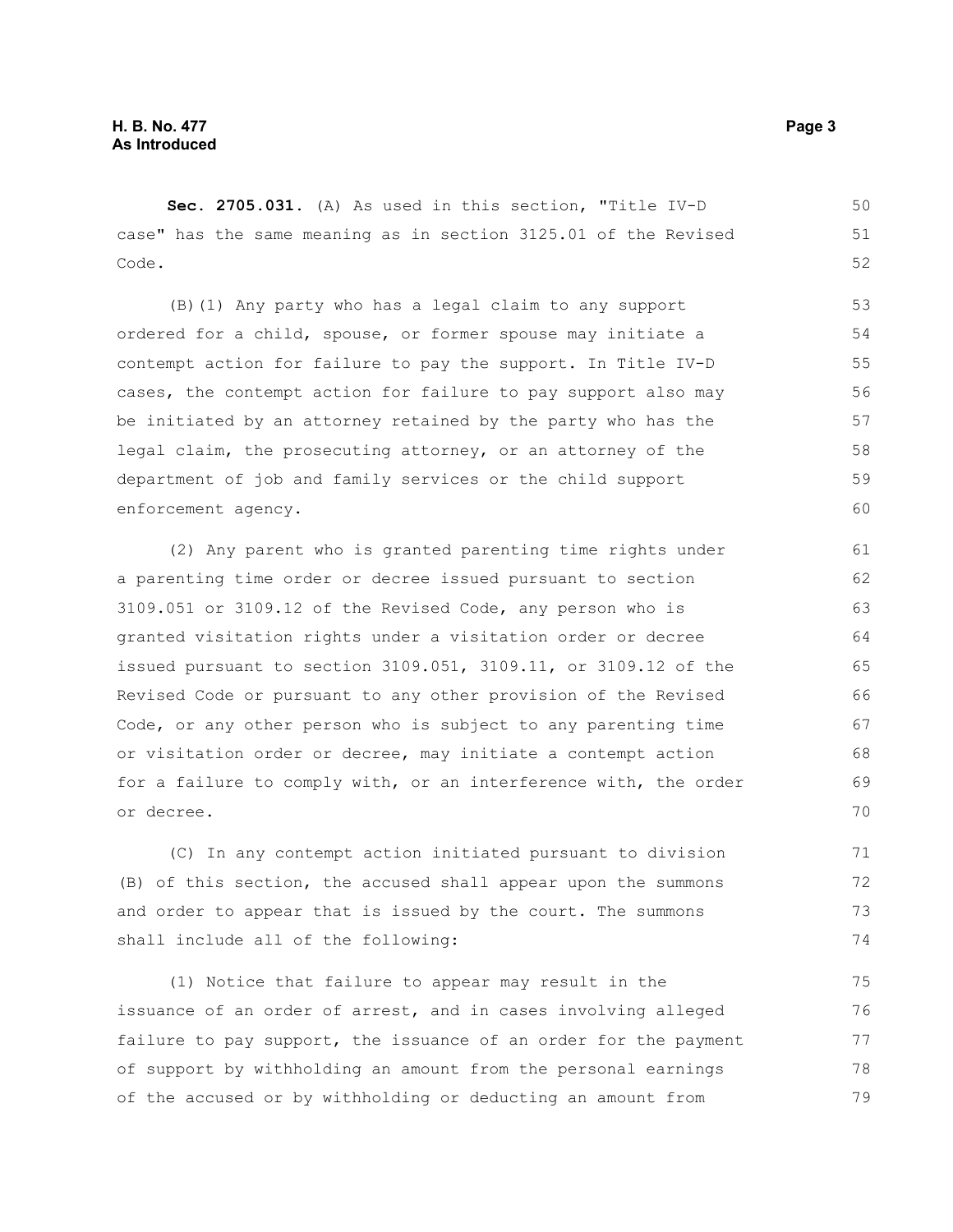some other asset of the accused;

(2) Notice that the accused has a right to counsel, and that if indigent, the accused must apply for a public defender or court appointed counsel within three business days after receipt of the summons;

(3) Notice that the court may refuse to grant a continuance at the time of the hearing for the purpose of the accused obtaining counsel, if the accused fails to make a good faith effort to retain counsel or to obtain a public defender; 85 86 87 88

(4) Notice of the potential penalties that could be imposed upon the accused, if the accused is found guilty of contempt for failure to pay support or for a failure to comply with, or an interference with, a parenting time or visitation order or decree;

(5) Notice that the court may must grant limited driving privileges under for any of the purposes specified in division (A) of section 4510.021 of the Revised Code pursuant to a request made by the accused, if the driver's license was suspended based on a notice issued pursuant to section 3123.54 of the Revised Code by the child support enforcement agency and if the request is accompanied by a recent noncertified copy of a driver's abstract from the registrar of motor vehicles provided the license is not suspended for any other prior offense for which the accused has not been granted limited driving privileges.

(D) If the accused is served as required by the Rules of Civil Procedure or by any special statutory proceedings that are relevant to the case, the court may order the attachment of the person of the accused upon failure to appear as ordered by the 105 106 107 108

80 81

82 83 84

101 102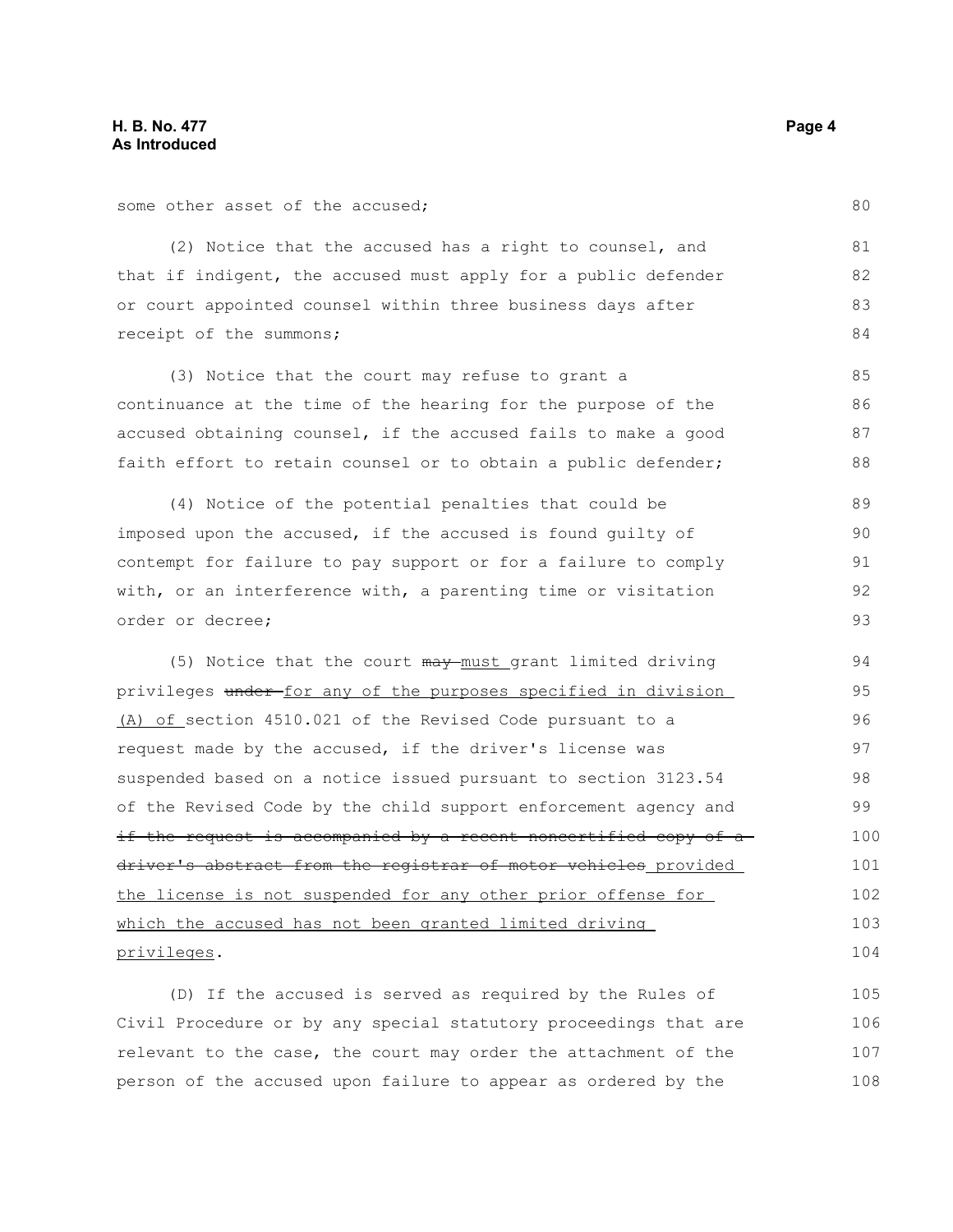court.

(E) The imposition of any penalty for contempt under section 2705.05 of the Revised Code shall not eliminate any obligation of the accused to pay any past, present, or future support obligation or any obligation of the accused to comply with or refrain from interfering with the parenting time or visitation order or decree. The court shall have jurisdiction to make a finding of contempt for the failure to pay support and to impose the penalties set forth in section 2705.05 of the Revised Code in all cases in which past due support is at issue even if the duty to pay support has terminated, and shall have jurisdiction to make a finding of contempt for a failure to comply with, or an interference with, a parenting time or visitation order or decree and to impose the penalties set forth in section 2705.05 of the Revised Code in all cases in which the failure or interference is at issue even if the parenting time or visitation order or decree no longer is in effect. 110 111 112 113 114 115 116 117 118 119 120 121 122 123 124 125

**Sec. 3123.54.** (A) If a child support enforcement agency, pursuant to section 3123.53 of the Revised Code, determines that an individual holds a license, endorsement, or permit or has applied for, or is likely to apply for, a license, endorsement, or permit, it shall send the notice described in section 3123.55 of the Revised Code to the individual. The notice shall include the next reasonable hearing date and time set forth in the schedule obtained under division (B) of this section at which the individual may apply for and obtain limited driving privileges. As required under section 3123.55 of the Revised Code, the notice shall specify that the individual will be granted limited driving privileges, provided the individual appears at the date and time set for the hearing and the individual's license is not suspended for any other prior 126 127 128 129 130 131 132 133 134 135 136 137 138 139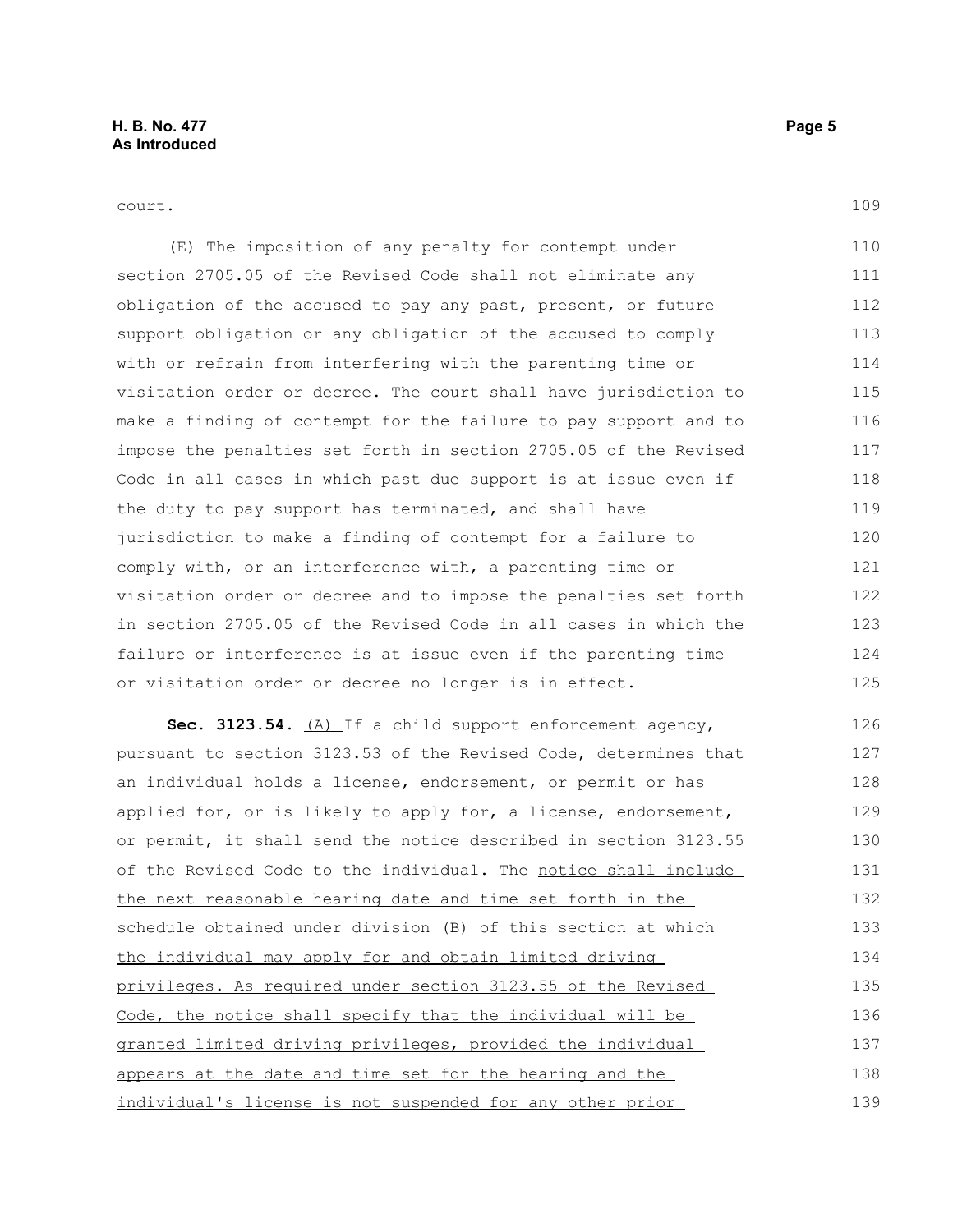| offense for which the individual has not been granted limited    | 140 |
|------------------------------------------------------------------|-----|
| driving privileges.                                              | 141 |
|                                                                  |     |
| (B) Each juvenile or domestic relations court with               | 142 |
| jurisdiction over child support orders shall schedule regular    | 143 |
| dates and times, at least once every two weeks, for the court to | 144 |
| grant limited driving privileges to individuals whose license,   | 145 |
| permit, or endorsement will be suspended under section 3123.58   | 146 |
| of the Revised Code. The court shall provide the schedule to     | 147 |
| each child support enforcement agency within its territorial     | 148 |
| jurisdiction and to the registrar of motor vehicles.             | 149 |
| (C) After sending the notice specified in division (A) of        | 150 |
| this section, the agency also may shall send a notice to the     | 151 |
| juvenile or domestic relations court with jurisdiction over the  | 152 |
| child support order and the registrar of motor vehicles that     | 153 |
| gives the name and social security number or other identifying   | 154 |
| number of the individual and states that a court or agency has   | 155 |
| determined that the individual is in default under a child       | 156 |
| support order or has failed to comply with a warrant or subpoena | 157 |
| issued by a court or agency with respect to a proceeding to      | 158 |
| enforce a child support order. The notice shall include the      | 159 |
| court hearing date and time at which the individual may apply    | 160 |
| for and obtain limited driving privileges.                       | 161 |
| Sec. 3123.55. (A) Notice shall be sent to the individual         | 162 |
| described in section 3123.53 of the Revised Code in compliance   | 163 |
| with section 3121.23 of the Revised Code. The notice shall       | 164 |
| specify that a court or child support enforcement agency has     | 165 |
|                                                                  |     |

determined the individual to be in default under a child support order or that the individual is an obligor under a child support order who has failed to comply with a subpoena or warrant issued by a court or agency with respect to a proceeding to enforce a 166 167 168 169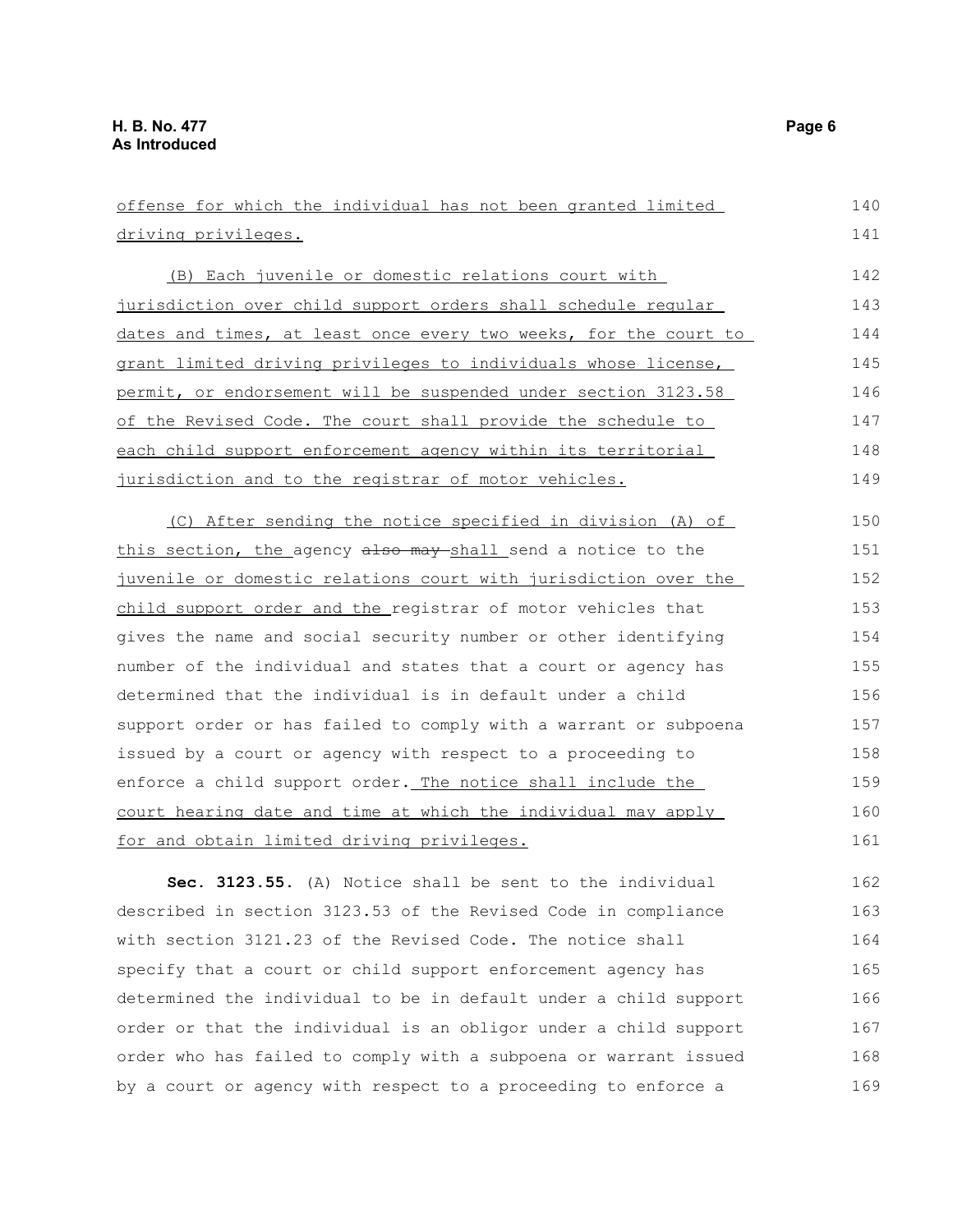child support order, that a notice containing the individual's name and social security number or other identification number may be sent to the registrar of motor vehicles, and that, if the registrar receives that notice and determines that the individual is the individual named in that notice and the registrar has not received notice under section 3123.56 or 3123.57 of the Revised Code, all of the following will occur as of the date and time of the court hearing specified in the notice: (1) The registrar and all deputy registrars will be prohibited from issuing to the individual a driver's or commercial driver's license, motorcycle operator's license or endorsement, or temporary instruction permit or commercial driver's temporary instruction permit. (2) The registrar and all deputy registrars will be prohibited from renewing for the individual a driver's or commercial driver's license, motorcycle operator's license or endorsement, or commercial driver's temporary instruction permit. (3) If the individual holds a driver's or commercial driver's license, motorcycle operator's license or endorsement, or temporary instruction permit or commercial driver's temporary instruction permit, the registrar will impose a class F suspension under division (B)(6) of section 4510.02 of the Revised Code if the registrar determines that the individual is the individual named in the notice sent pursuant to section 3123.54 of the Revised Code. 170 171 172 173 174 175 176 177 178 179 180 181 182 183 184 185 186 187 188 189 190 191 192 193 194 195 196

(4) If the individual is the individual named in the notice, the individual will not be issued or have renewed any license, endorsement, or permit, and no suspension will be 197 198 199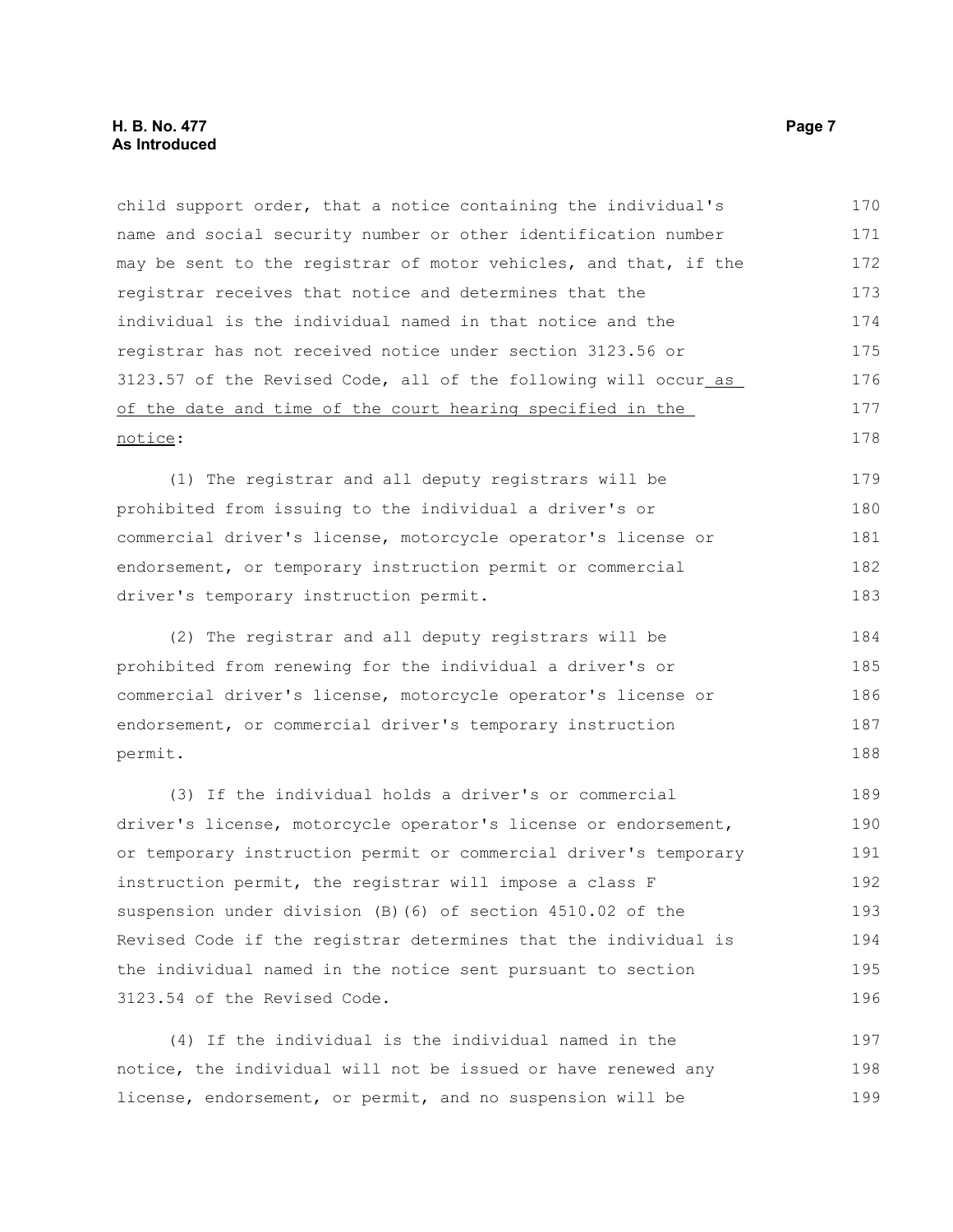| lifted with respect to any license, endorsement, or permit       | 200 |
|------------------------------------------------------------------|-----|
| listed in this section until the registrar receives a notice     | 201 |
| under section 3123.56 or 3123.57 of the Revised Code.            | 202 |
| (5) (a) The individual will be granted limited driving           | 203 |
| privileges, provided the individual appears at the date and time | 204 |
| set for the hearing at the juvenile or domestic relations court  | 205 |
| with jurisdiction over the child support order.                  | 206 |
| (b) The notice shall inform the individual of the date and       | 207 |
| time of the hearing and the contact information of the court.    | 208 |
| (c) The notice also shall specify that if the individual's       | 209 |
| license is suspended for any other prior offense for which the   | 210 |
| individual has not been granted limited driving privileges, then | 211 |
| the individual will not be able to obtain limited driving        | 212 |
| privileges at the specified court date and time.                 | 213 |
| (d) The notice shall inform the individual that the              | 214 |
|                                                                  |     |
| individual may request a different hearing date and time other   | 215 |
| than the date and time specified in division (A) (5) (a) of this | 216 |
| section. The court shall not approve a different hearing date    | 217 |
| and time unless the individual has a valid reason for the        | 218 |
| request, as determined by the court. If the court approves the   | 219 |
| request, the court shall notify the agency and the registrar of  | 220 |
| the different hearing date and time.                             | 221 |
| (B) If an agency makes the determination described in            | 222 |
| division (A) of section 3123.53 of the Revised Code, it shall    | 223 |
| not send the notice described in division (A) of this section    | 224 |
| unless both of the following are the case:                       | 225 |
| (1) At least ninety days have elapsed since the final and        | 226 |

(2) In the preceding ninety days, the obligor has failed 228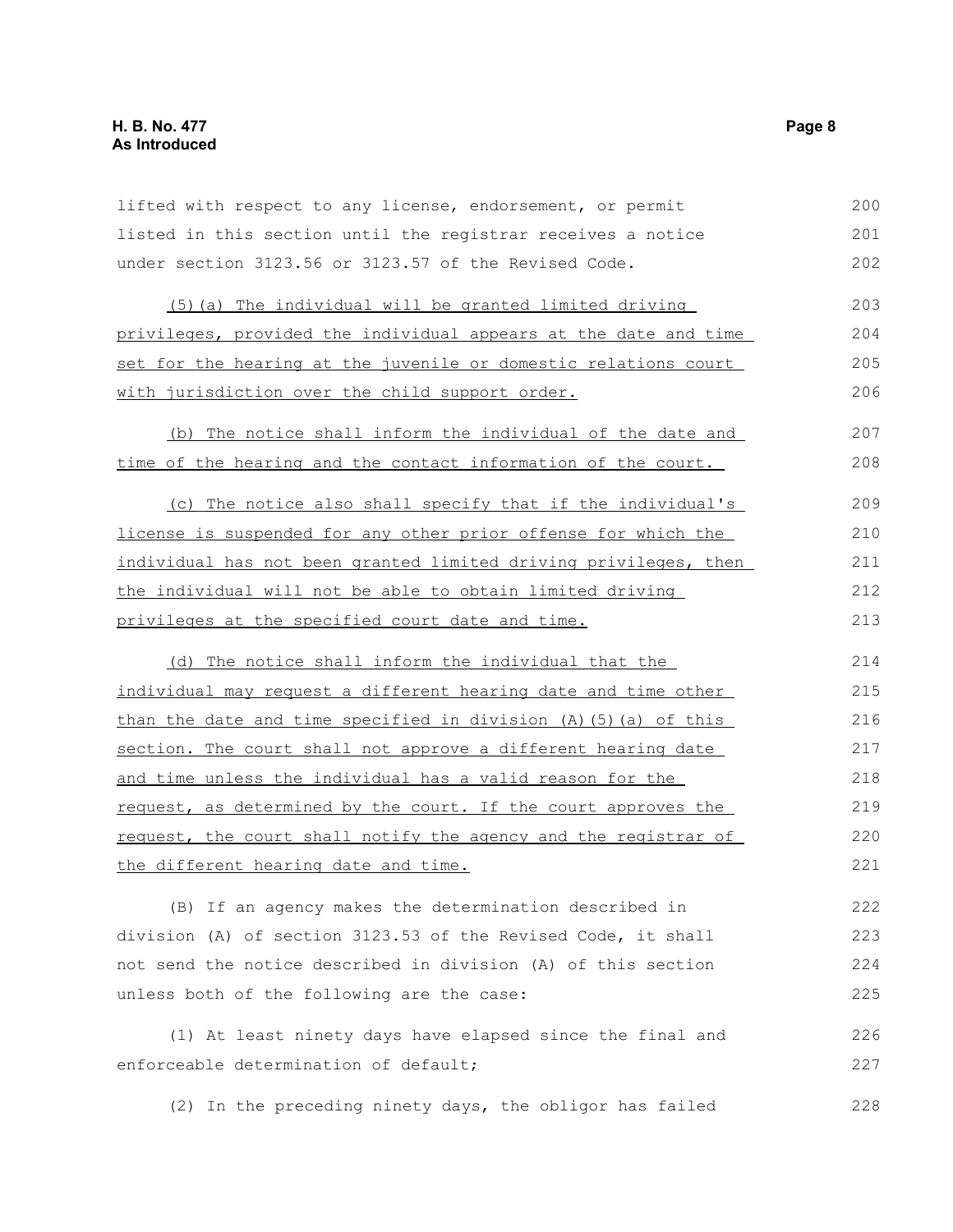to pay at least fifty per cent of the total monthly obligation due through means other than those described in sections 3123.81 to 3123.85 of the Revised Code. 229 230 231

(C) The department of job and family services shall adopt rules pursuant to section 3123.63 of the Revised Code establishing a uniform pre-suspension notice form that shall be used by agencies that send notice as required by this section. 232 233 234 235

**Sec. 3123.56.** A child support enforcement agency that sent a notice under section 3123.54 of the Revised Code of an individual's default under a child support order shall send to the juvenile or domestic relations court with jurisdiction over the child support order and the registrar of motor vehicles a notice that the individual is not in default if it determines that the individual is not in default or any of the following occurs: 236 237 238 239 240 241 242 243

(A) The individual makes full payment to the office of child support or, pursuant to sections 3125.27 to 3125.30 of the Revised Code, to the child support enforcement agency of the arrearage as of the date the payment is made.

(B) If division (A) of this section is not possible, the individual has presented to the agency sufficient evidence of current employment or of an account in a financial institution, the agency has confirmed the individual's employment or the existence of the account, and an appropriate withholding or deduction notice described in section 3121.03 of the Revised Code has been issued to collect current support and any arrearage due under the child support order that was in default. 248 249 250 251 252 253 254 255

(C) If divisions (A) and (B) of this section are not possible, the individual presents evidence to the agency 256 257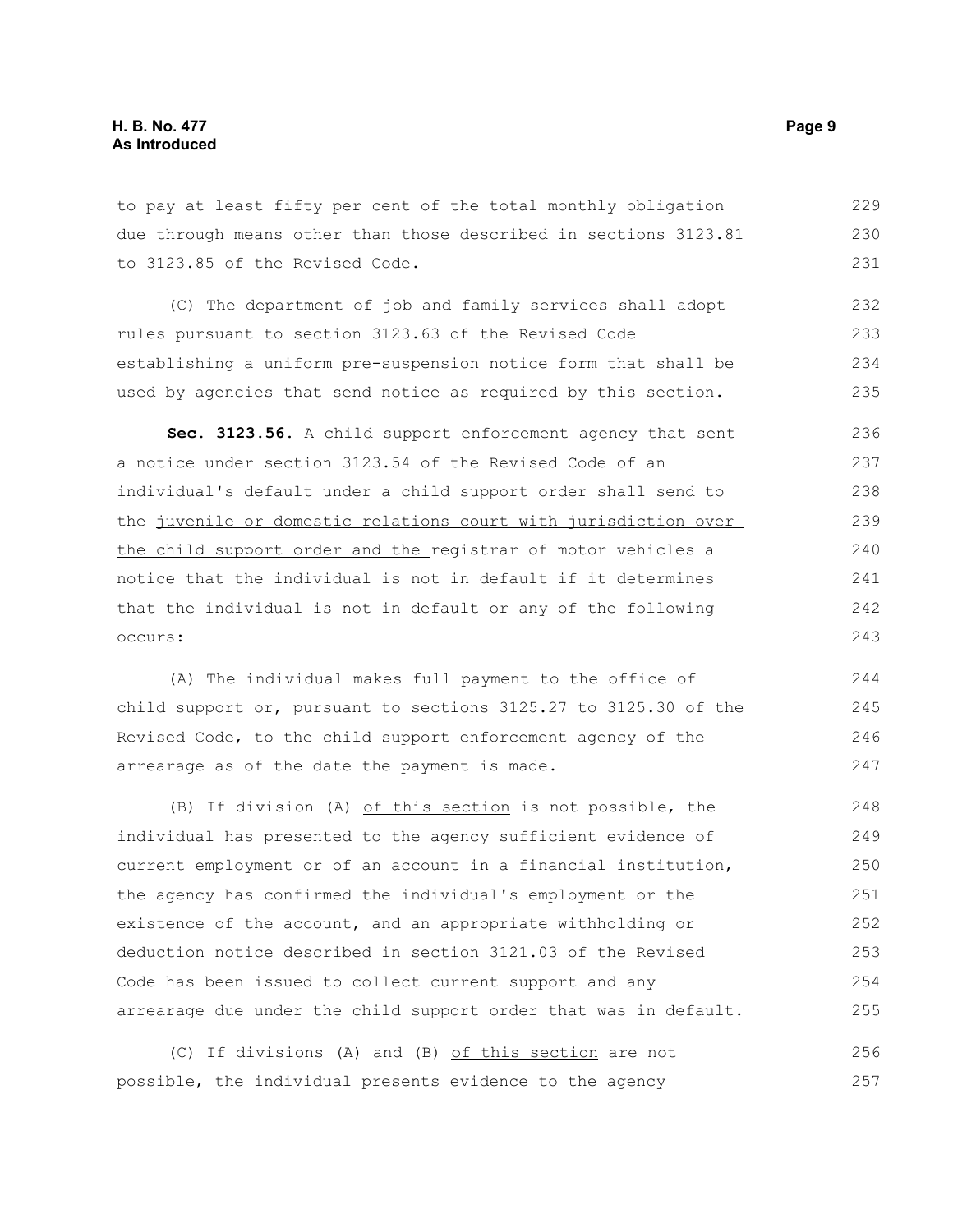| sufficient to establish that the individual is unable to work        | 258 |
|----------------------------------------------------------------------|-----|
| due to circumstances beyond the individual's control.                | 259 |
| (D) If divisions (A), (B), and (C) of this section are not           | 260 |
| possible, the individual enters into and complies with a written     | 261 |
| agreement with the agency that requires the obligor to comply        | 262 |
| with either of the following:                                        | 263 |
| (1) A family support program administered or approved by             | 264 |
| the agency;                                                          | 265 |
| (2) A program to establish compliance with a seek work               | 266 |
| order issued pursuant to section-3123.03 3121.03 of the Revised      | 267 |
| Code.                                                                | 268 |
| $(E)$ If divisions $(A)$ , $(B)$ , $(C)$ , and $(D)$ of this section | 269 |
| are not possible, the individual pays the balance of the total       | 270 |
| monthly obligation due for the ninety-day period preceding the       | 271 |
| date the agency sent the notice described in section 3123.55 of      | 272 |
| the Revised Code.                                                    | 273 |
| The agency shall send the notice under this section not              | 274 |
| later than seven days after it determines the individual is not      | 275 |
| in default or that any of the circumstances specified in this        | 276 |
| section has occurred.                                                | 277 |
| Sec. 3123.57. A child support enforcement agency that sent           | 278 |
| a notice under section 3123.54 of the Revised Code of an             | 279 |
| individual's failure to comply with a warrant or subpoena shall      | 280 |
| send to the juvenile or domestic relations court with                | 281 |
| jurisdiction over the child support order and the registrar of       | 282 |
| motor vehicles a notice that the individual is no longer out of      | 283 |
| compliance if the court or agency that issued the warrant or         | 284 |
| subpoena removes the warrant or determines that the individual       | 285 |
| has complied with the subpoena.                                      | 286 |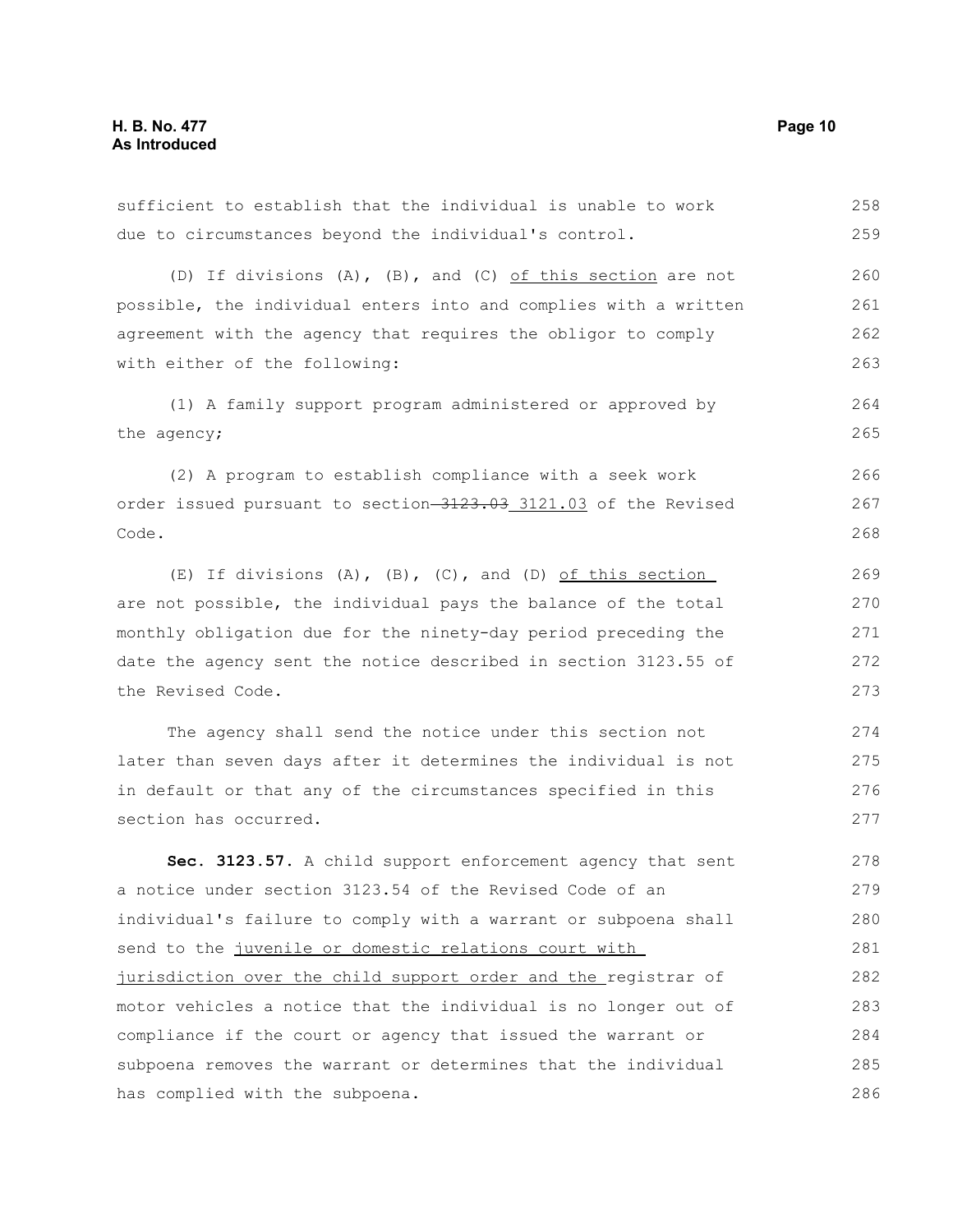### **H. B. No. 477 Page 11 As Introduced**

The agency shall send the notice under this section not later than seven days after the agency determines that either of the circumstances specified in this section has occurred. 287 288 289

**Sec. 3123.58.** (A)  $(1)$  On receipt of a notice sent pursuant to section 3123.54 of the Revised Code, the registrar of motor vehicles shall determine whether the individual named in the notice holds or has applied for a driver's license or commercial driver's license, motorcycle operator's license or endorsement, or temporary instruction permit or commercial driver's temporary instruction permit. If the registrar determines that the individual holds or has applied for a license, permit, or endorsement and the individual is the individual named in the notice and does not receive a notice pursuant to section 3123.56 or 3123.57 of the Revised Code, the registrar immediately shall provide notice of the determination to each deputy registrar.  $<sub>the</sub>$ </sub> 290 291 292 293 294 295 296 297 298 299 300 301 302

 (2) Effective on the date and at the time of the court hearing specified in the notice sent pursuant to section 3123.54 of the Revised Code, the registrar or a deputy registrar may not issue to the individual a driver's or commercial driver's license, motorcycle operator's license or endorsement, or temporary instruction permit or commercial driver's temporary instruction permit and may not renew for the individual a driver's or commercial driver's license, motorcycle operator's license or endorsement, or commercial driver's temporary instruction permit. The registrar or a deputy registrar also shall impose a class F suspension of the license, permit, or endorsement held by the individual under division (B)(6) of section 4510.02 of the Revised Code, effective on the date and at the time of the court hearing specified in the notice. 303 304 305 306 307 308 309 310 311 312 313 314 315 316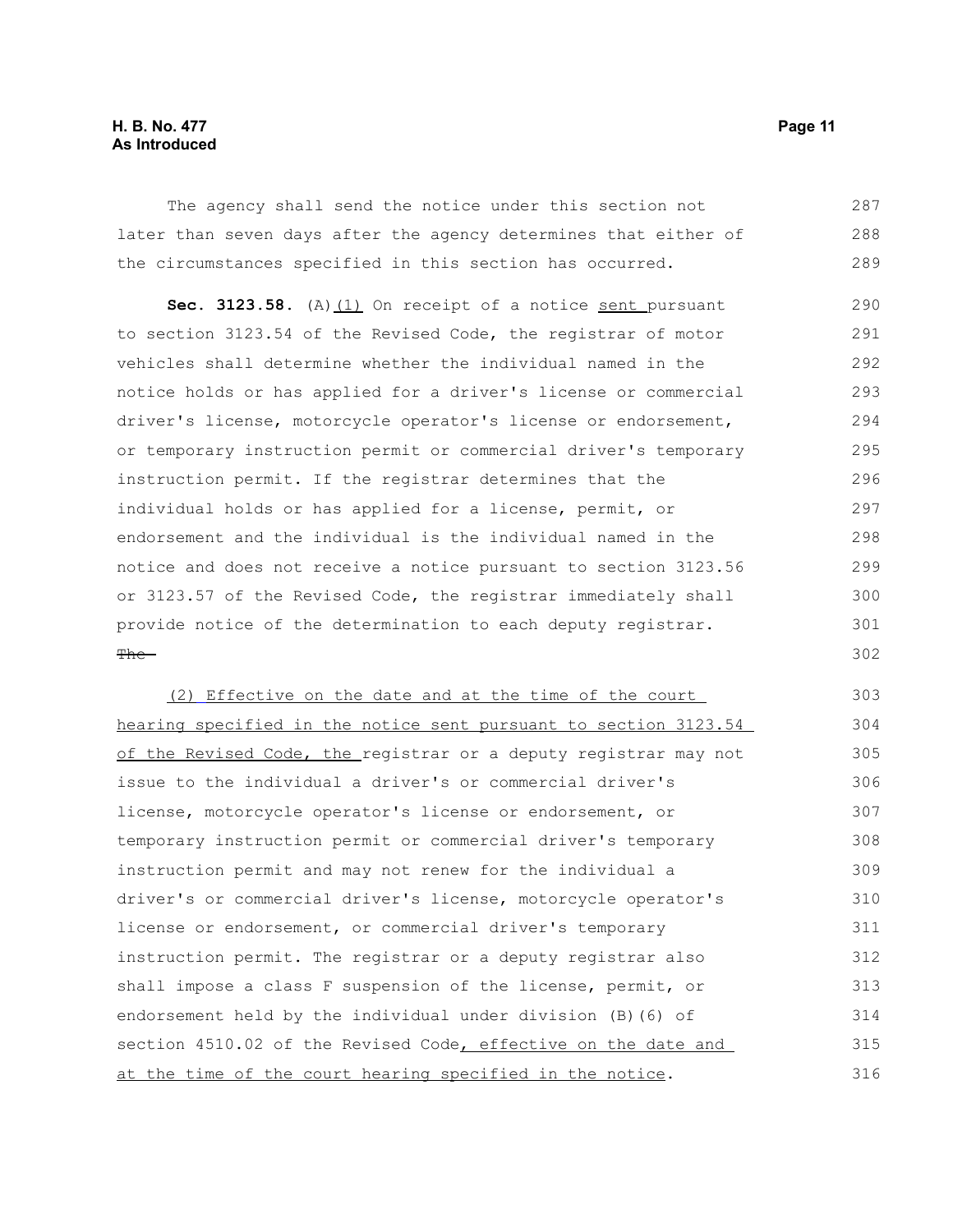| (3) If the registrar is informed by the court that the           | 317 |
|------------------------------------------------------------------|-----|
| individual has rescheduled the hearing date and time with the    | 318 |
| court, the registrar shall delay the suspension and all other    | 319 |
| actions described in division (A) (2) of this section until the  | 320 |
| new date and time of the hearing.                                | 321 |
| $(B)$ (1) $A$ (a) On the court date and time specified in the    | 322 |
| notice sent pursuant to section 3123.54 of the Revised Code or   | 323 |
| at the rescheduled hearing arranged between the individual and   | 324 |
| the court, the juvenile or domestic relations court may with     | 325 |
| jurisdiction over the child support order shall grant an-the     | 326 |
| individual whose license, permit, or endorsement is suspended    | 327 |
| under this section limited driving privileges in accordance with | 328 |
| for any of the purposes specified in division (B) (A) of section | 329 |
| 4510.021 of the Revised Code-pursuant to a request made during-  | 330 |
| an action for contempt initiated under section 2705.031 of the   | 331 |
| Revised Code. Prior to granting privileges under this division,  | 332 |
| the court shall request the accused to provide the court with a  | 333 |
| recent noncertified copy of a driver's abstract from the-        | 334 |
| registrar of motor vehicles and shall request the child support- | 335 |
| enforcement agency that issued the notice pursuant to section-   | 336 |
| 3123.54 of the Revised Code relative to the individual to advise | 337 |
| the court, either in person through a representative testifying  | 338 |
| at a hearing or through a written document, the position of the  | 339 |
| agency relative to the issue of the granting of privileges to-   | 340 |
| the individual. The court, in determining whether to grant the   | 341 |
| individual privileges under this division, shall take into-      | 342 |
| eonsideration the position of the agency, but the court is not   | 343 |
| bound by the position of the agency, provided that the           | 344 |
| individual appears before the court and the individual's         | 345 |
| license, permit, or endorsement is not suspended for any other   | 346 |
| prior offense for which the individual has not been granted      | 347 |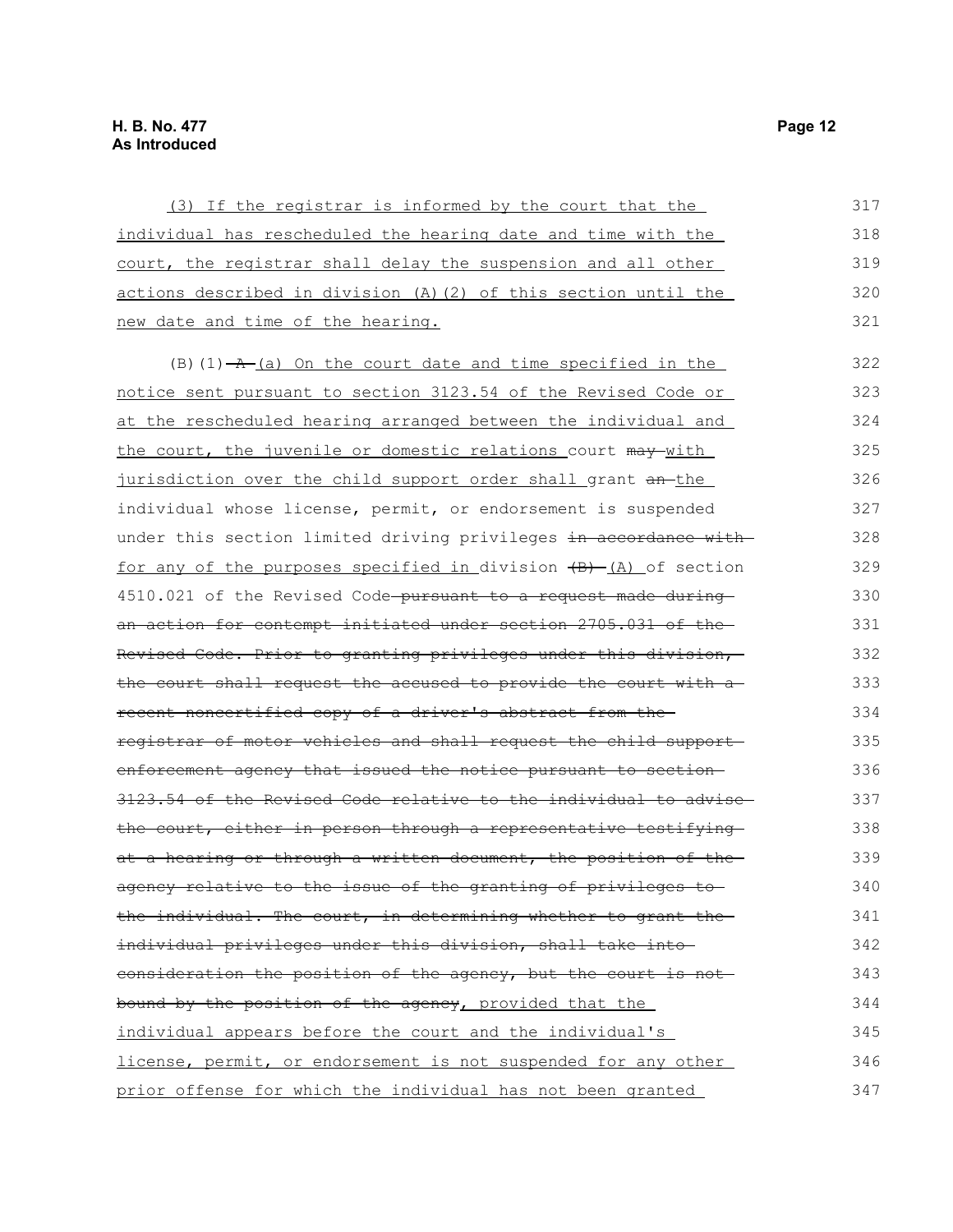## limited driving privileges.

| (b) If an individual does not appear at the court date and            | 349 |
|-----------------------------------------------------------------------|-----|
| time under division $(B)$ $(1)$ $(a)$ of this section, the individual | 350 |
| whose license is suspended under this section may apply to the        | 351 |
| juvenile or domestic relation court with jurisdiction over the        | 352 |
| child support order for limited driving privileges after that         | 353 |
| date. If the individual so applies, the court shall set a date        | 354 |
| and time for a hearing at which the court shall grant limited         | 355 |
| driving privileges for any of the purposes specified in division      | 356 |
| (A) of section 4510.021 of the Revised Code, provided that the        | 357 |
| individual appears before the court and the individual's              | 358 |
| license, permit, or endorsement is not suspended for any other        | 359 |
| prior offense for which the individual has not been granted           | 360 |
| limited driving privileges.                                           | 361 |

(2) A court that grants limited driving privileges to a person under division (B)(1) of this section shall deliver to the person a permit card, in a form to be prescribed by the court, setting forth the date on which the limited privileges will become effective, the purposes for which the person may drive, the times and places at which the person may drive, and any other conditions imposed upon the person's use of a motor vehicle. 363 364 365 366 369

(3) The court immediately shall notify the registrar, in writing, of a grant of limited driving privileges under division (B)(1) of this section. The notification shall specify the date on which the limited driving privileges will become effective, the purposes for which the person may drive, and any other conditions imposed upon the person's use of a motor vehicle. 370 371 372 373 374 375

(C) If a person who has been granted limited driving privileges under division (B)(1) of this section is convicted 376 377

- 362
- 367 368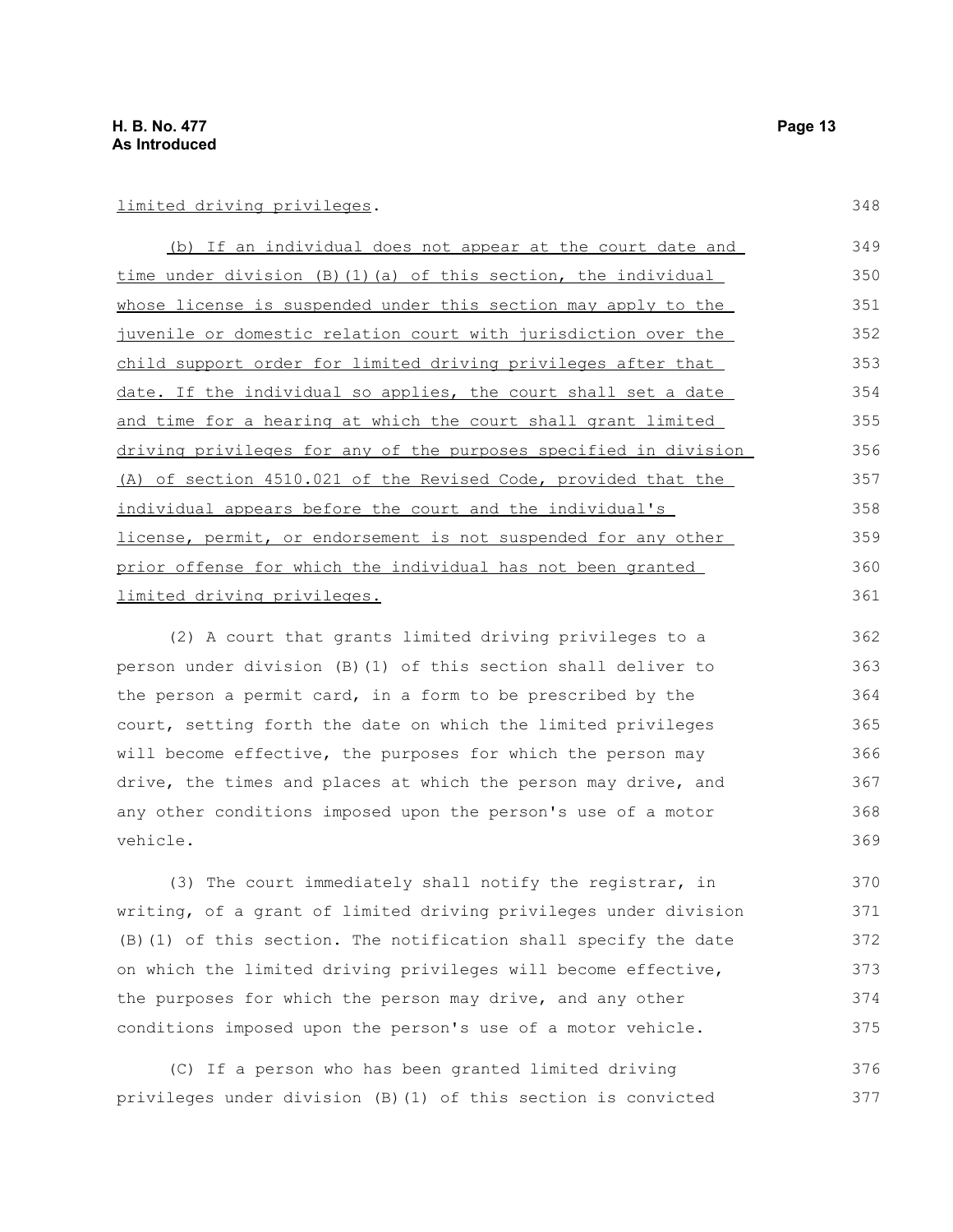of, pleads guilty to, or is adjudicated in juvenile court of having committed a violation of Chapter 4510. of the Revised Code or any similar municipal ordinance during the period of which the person was granted limited driving privileges, the person's limited driving privileges shall be suspended immediately pending a reinstatement hearing. Sec. 3123.61. (A) For purposes of this section, "default determination" means a final and enforceable determination that an individual is in default under a child support order pursuant to sections 3123.01 to 3123.07 of the Revised Code. (B) The court with jurisdiction over a child support order that is the subject of a default determination may impose the following community service terms on the individual in default: (1) Up to five hours a week for up to six months for the default determination, if the individual was subject to two prior default determinations; (2) Up to ten hours a week for up to six months for the default determination, if the individual was subject to three prior default determinations; (3) Up to ten hours a week for up to one year for the default determination, if the individual was subject to four or more prior default determinations. **Sec. 3123.63.** The director of job and family services shall adopt rules in accordance with Chapter 119. of the Revised Code to implement sections 3123.41 to 3123.50, 3123.53 to 3123.60, and 3123.62 of the Revised Code. The rules shall include both-all\_of the following: (A) Requirements concerning the contents of, and the 378 379 380 381 382 383 384 385 386 387 388 389 390 391 392 393 394 395 396 397 398 399 400 401 402 403 404 405

conditions for issuance of, a notice required by section 3123.44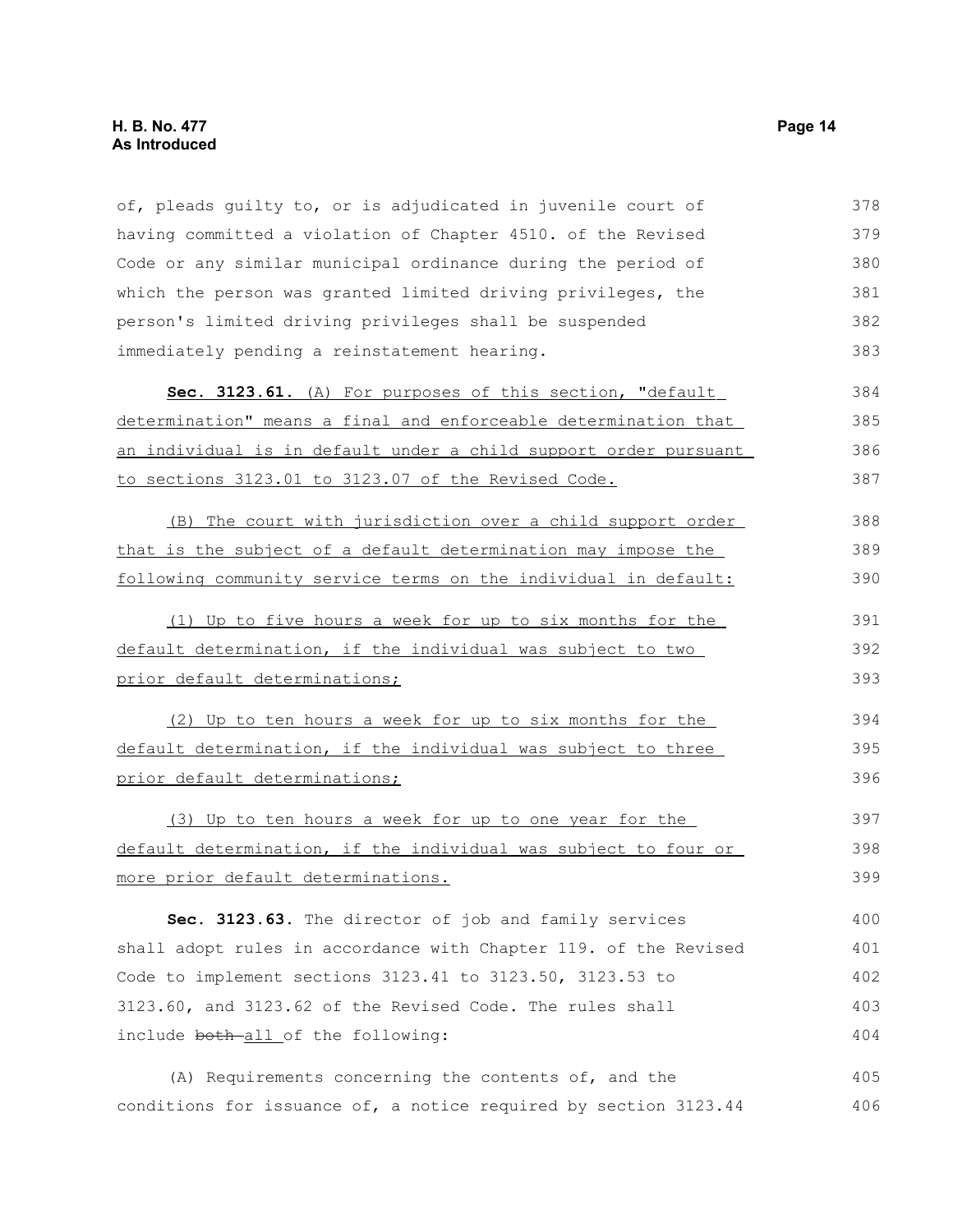#### **H. B. No. 477 Page 15 As Introduced**

or 3123.55 of the Revised Code. The rules shall require the contents of the notice to include information about the effect of a license suspension and appropriate steps that an individual can take to avoid license suspension. 407 408 409 410

(B) Requirements establishing standards for confirming an individual's employment or the existence of an account pursuant to sections 3123.45 and 3123.56 of the Revised Code. 411 412 413

(C) Requirements concerning the authority of a child support enforcement agency to direct the registrar of motor vehicles to eliminate from the abstract maintained by the bureau of motor vehicles any reference to the suspension of an individual's license, permit, or endorsement imposed under section 3123.58 of the Revised Code. 414 415 416 417 418 419

(D) Procedures for communication regarding, and the coordination of the date and time of, court hearings for granting limited driving privileges under sections 3123.53 to 3123.60 of the Revised Code between the applicable child support enforcement agency, court, and the registrar. 420 421 422 423 424

(E) Any other procedures and requirements necessary to implement license suspensions and the granting of limited driving privileges under sections 3123.53 to 3123.60 of the Revised Code. 425 426 427 428

**Sec. 4503.233.** (A)(1) If a court is required to order the immobilization of a vehicle for a specified period of time pursuant to section 4510.11, 4510.14, 4510.161, 4510.41, 4511.19, 4511.193, or 4511.203 of the Revised Code, the court, subject to section 4503.235 of the Revised Code, shall issue the immobilization order in accordance with this division and for the period of time specified in the particular section, and the 429 430 431 432 433 434 435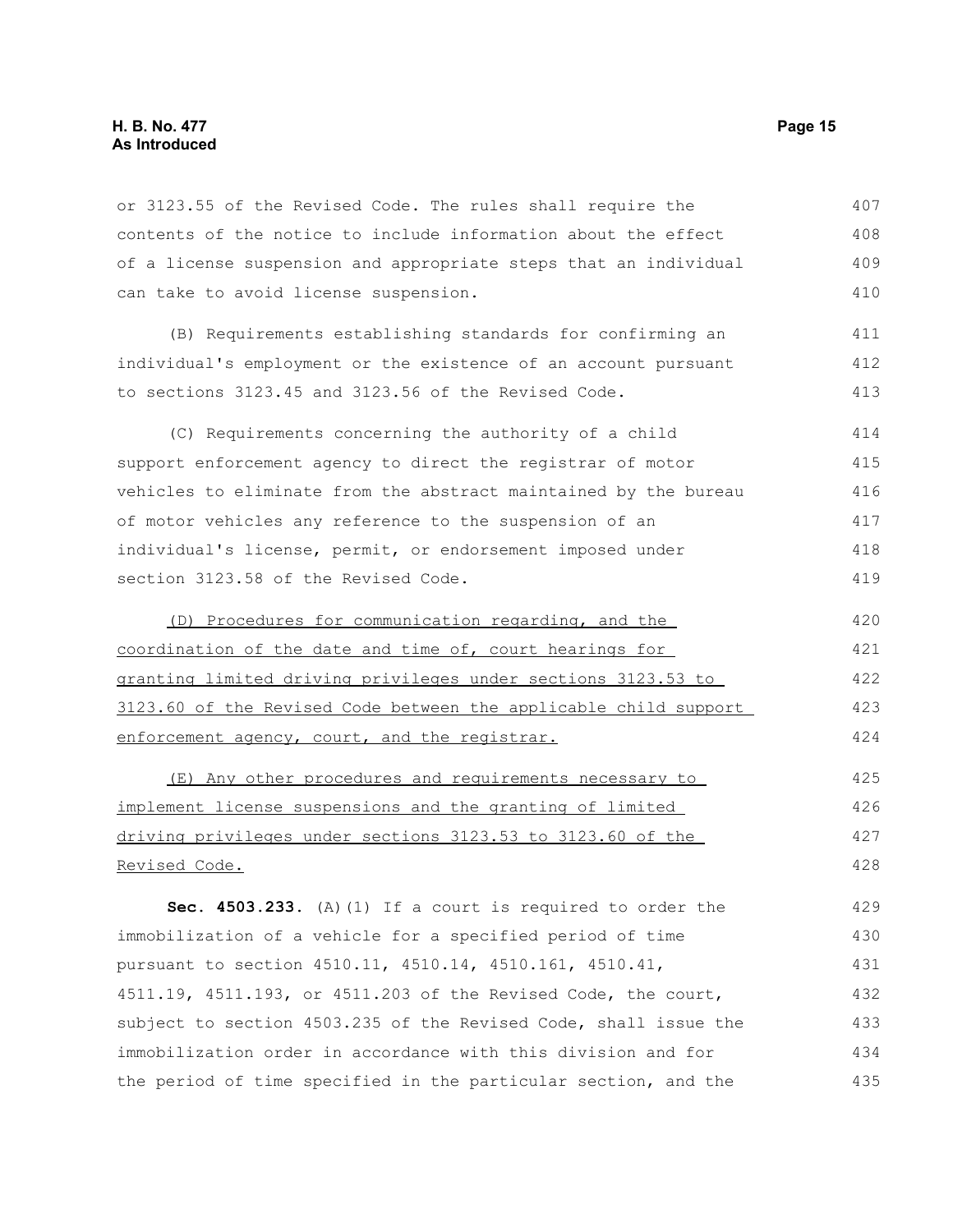#### **H. B. No. 477 Page 16 As Introduced**

immobilization under the order shall be in accordance with this section. The court, at the time of sentencing the offender for the offense relative to which the immobilization order is issued or as soon thereafter as is practicable, shall give a copy of the order to the offender or the offender's counsel. The court promptly shall send a copy of the order to the registrar on a form prescribed by the registrar and to the person or agency it designates to execute the order. The order shall indicate the date on which it is issued, shall identify the vehicle that is subject to the order, and shall specify all of the following: (a) The period of the immobilization; (b) The place at which the court determines that the immobilization shall be carried out, provided that the court shall not determine and shall not specify that the immobilization is to be carried out at any place other than a commercially operated private storage lot, a place owned by a law enforcement or other government agency, or a place to which one of the following applies: (i) The place is leased by or otherwise under the control of a law enforcement or other government agency. (ii) The place is owned by the offender, the offender's spouse, or a parent or child of the offender. (iii) The place is owned by a private person or entity, and, prior to the issuance of the order, the private entity or person that owns the place, or the authorized agent of that private entity or person, has given express written consent for the immobilization to be carried out at that place. (iv) The place is a public street or highway on which the 436 437 438 439 440 441 442 443 444 445 446 447 448 449 450 451 452 453 454 455 456 457 458 459 460 461 462 463 464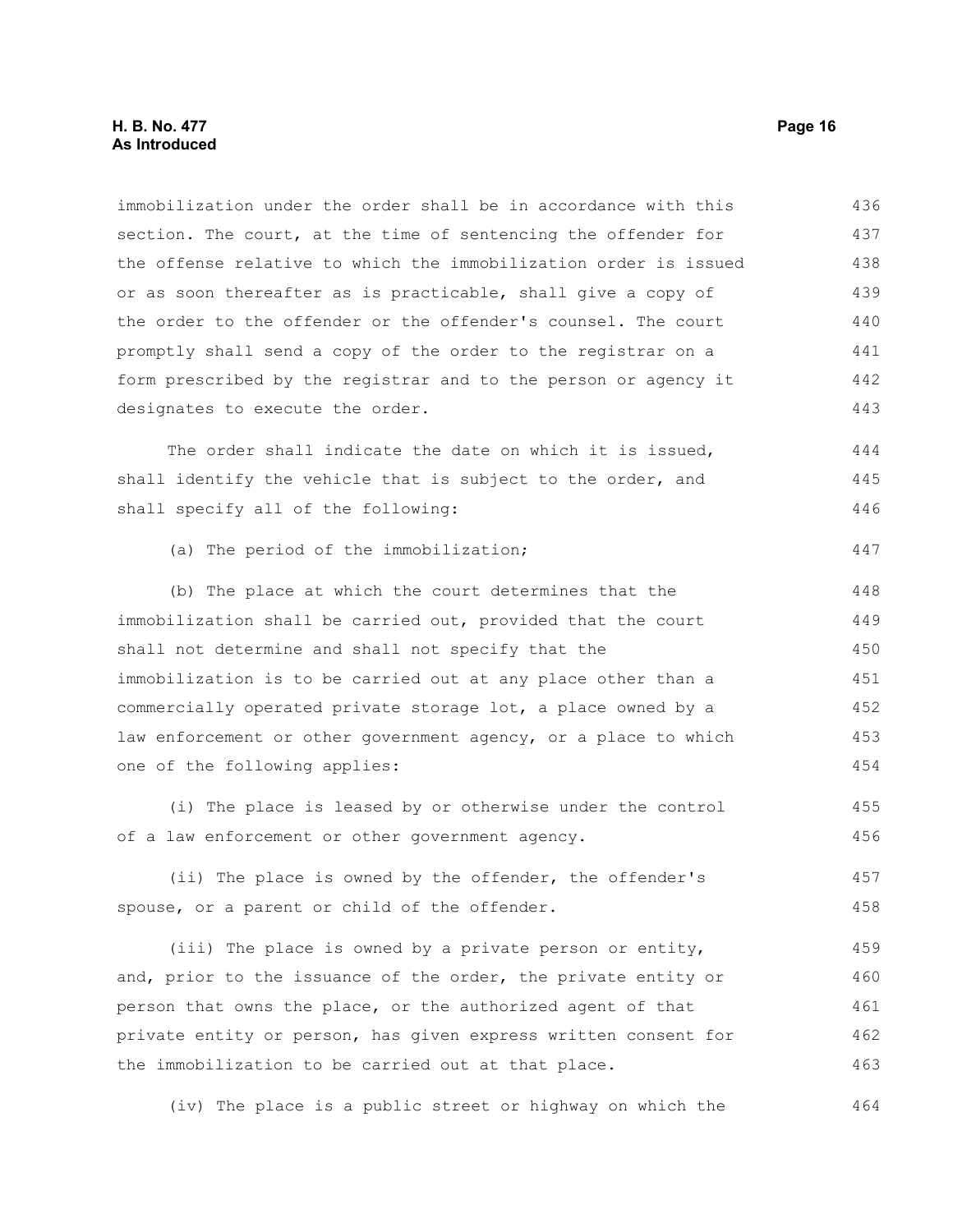465

vehicle is parked in accordance with the law.

(c) The person or agency designated by the court to execute the order, which shall be either the law enforcement agency that employs the law enforcement officer who seized the vehicle, a bailiff of the court, another person the court determines to be appropriate to execute the order, or the law enforcement agency with jurisdiction over the place of residence of the vehicle owner; 466 467 468 469 470 471 472

(d) That neither the registrar nor a deputy registrar will be permitted to accept an application for the license plate registration of any motor vehicle in the name of the vehicle owner until the immobilization fee is paid. 473 474 475 476

(2) The person or agency the court designates to immobilize the vehicle shall seize or retain that vehicle's license plates and forward them to the bureau of motor vehicles. 477 478 479

(3) In all cases, the offender shall be assessed an immobilization fee of one hundred-twenty-five dollars, and the immobilization fee shall be paid to the registrar before the vehicle may be released to the offender. Neither the registrar nor a deputy registrar shall accept an application for the registration of any motor vehicle in the name of the offender until the immobilization fee is paid. 480 481 482 483 484 485 486

(4) If the vehicle subject to the order is immobilized pursuant to the order and is found being operated upon any street or highway in this state during the immobilization period, it shall be seized, removed from the street or highway, and criminally forfeited and disposed of pursuant to section 4503.234 of the Revised Code. 487 488 489 490 491 492

(5) The registrar shall deposit the immobilization fee 493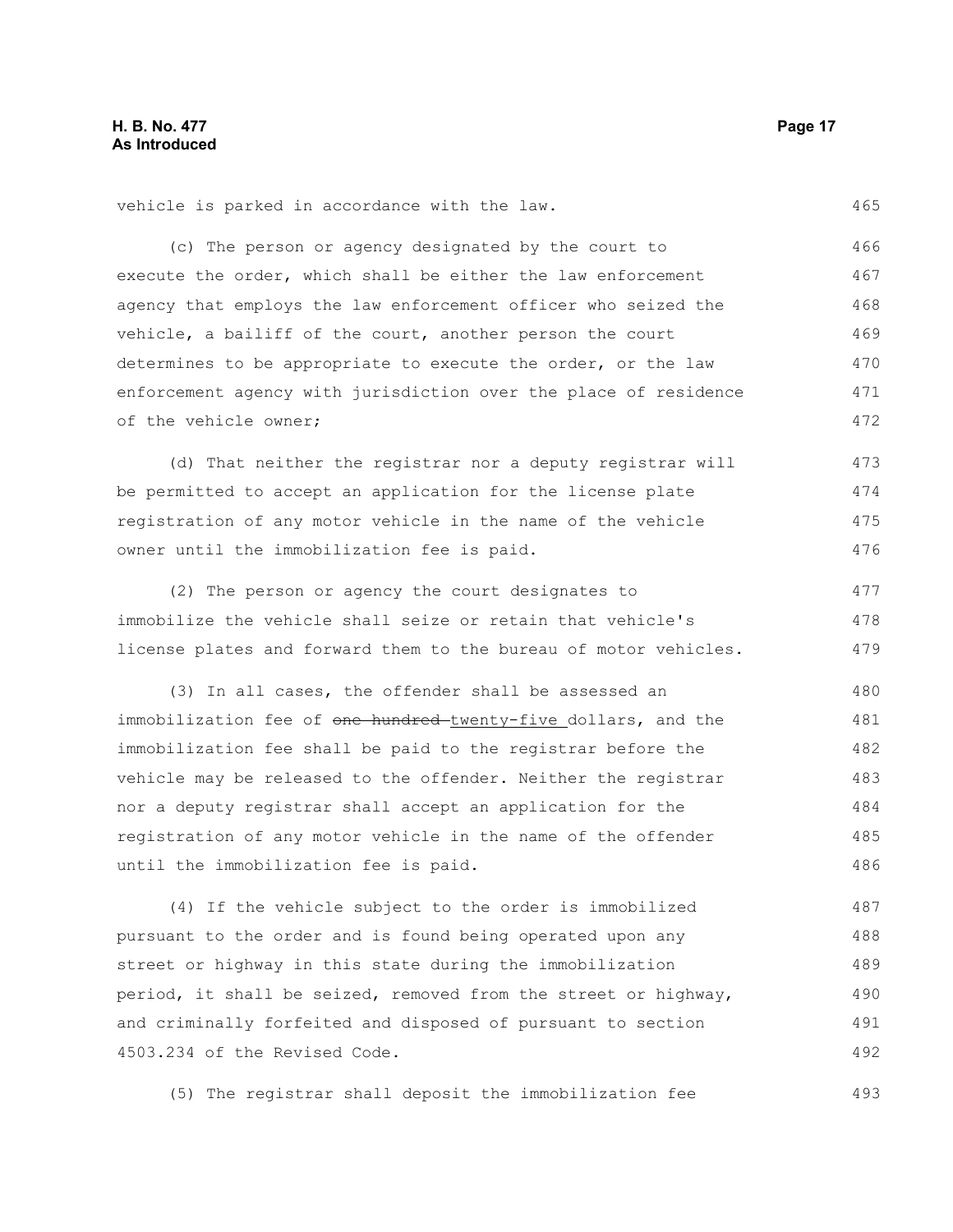#### **H. B. No. 477 Page 18 As Introduced**

into the public safety - highway purposes fund created by section 4501.06 of the Revised Code to be expended only as provided in division (A)(5) of this section. If the court designated in the order a court bailiff or another appropriate person other than a law enforcement officer to immobilize the vehicle, the amount of the fee deposited into the public safety - highway purposes fund shall be paid out to the county treasury if the court that issued the order is a county court, to the treasury of the municipal corporation served by the court if the court that issued the order is a mayor's court, or to the city treasury of the legislative authority of the court, both as defined in section 1901.03 of the Revised Code, if the court that issued the order is a municipal court. If the court designated a law enforcement agency to immobilize the vehicle and if the law enforcement agency immobilizes the vehicle, the amount of the fee deposited into the public safety - highway purposes fund shall be paid out to the law enforcement agency to reimburse the agency for the costs it incurs in obtaining immobilization equipment and, if required, in sending an officer or other person to search for and locate the vehicle specified in the immobilization order and to immobilize the vehicle. 494 495 496 497 498 499 500 501 502 503 504 505 506 507 508 509 510 511 512 513 514

In addition to the immobilization fee required to be paid under division (A)(3) of this section, the offender may be charged expenses or charges incurred in the removal and storage of the immobilized vehicle. 515 516 517 518

(B) If a court issues an immobilization order under division (A)(1) of this section, the person or agency designated by the court to execute the immobilization order promptly shall immobilize or continue the immobilization of the vehicle at the place specified by the court in the order. The registrar shall not authorize the release of the vehicle or authorize the 519 520 521 522 523 524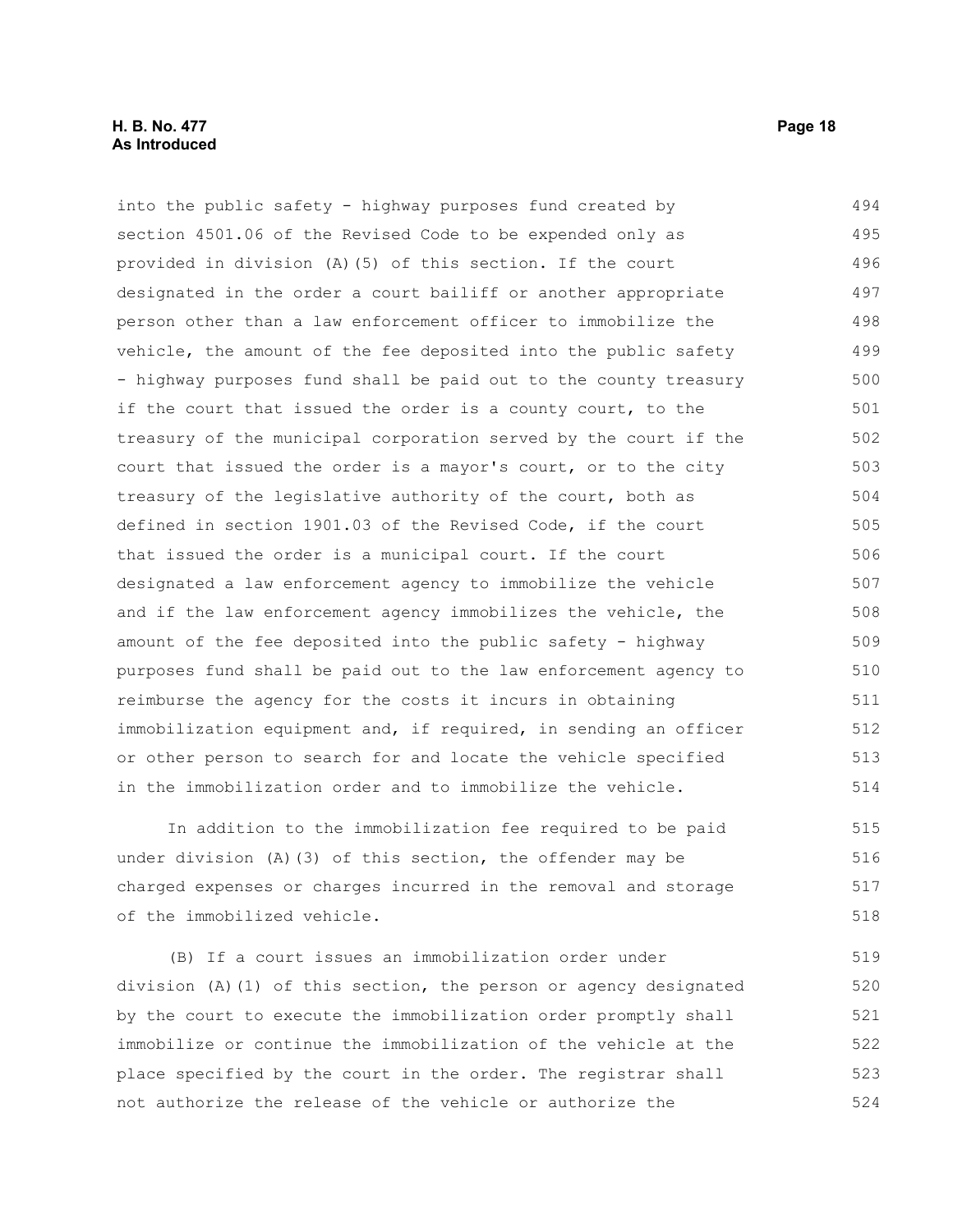issuance of new identification license plates for the vehicle at the end of the immobilization period until the immobilization fee has been paid.

(C) Upon receipt of the license plates for a vehicle under this section, the registrar shall destroy the license plates. At the end of the immobilization period and upon the payment of the immobilization fee that must be paid under this section, the registrar shall authorize the release of the vehicle and authorize the issuance, upon the payment of the same fee as is required for the replacement of lost, mutilated, or destroyed license plates and certificates of registration, of new license plates and, if necessary, a new certificate of registration to the offender for the vehicle in question. 528 529 530 531 532 533 534 535 536 537

(D)(1) If a court issues an immobilization order under division (A) of this section, the immobilization period commences on the day on which the vehicle in question is immobilized. If the vehicle in question had been seized under section 4510.41 or 4511.195 of the Revised Code, the time between the seizure and the beginning of the immobilization period shall be credited against the immobilization period specified in the immobilization order issued under division (A) of this section. No vehicle that is immobilized under this section is eligible to have restricted license plates under section 4503.231 of the Revised Code issued for that vehicle. 538 539 540 541 542 543 544 545 546 547 548

(2) If a court issues an immobilization order under division (A) of this section, if the vehicle subject to the order is immobilized under the order, and if the vehicle is found being operated upon any street or highway of this state during the immobilization period, it shall be seized, removed from the street or highway, and criminally forfeited, and 549 550 551 552 553 554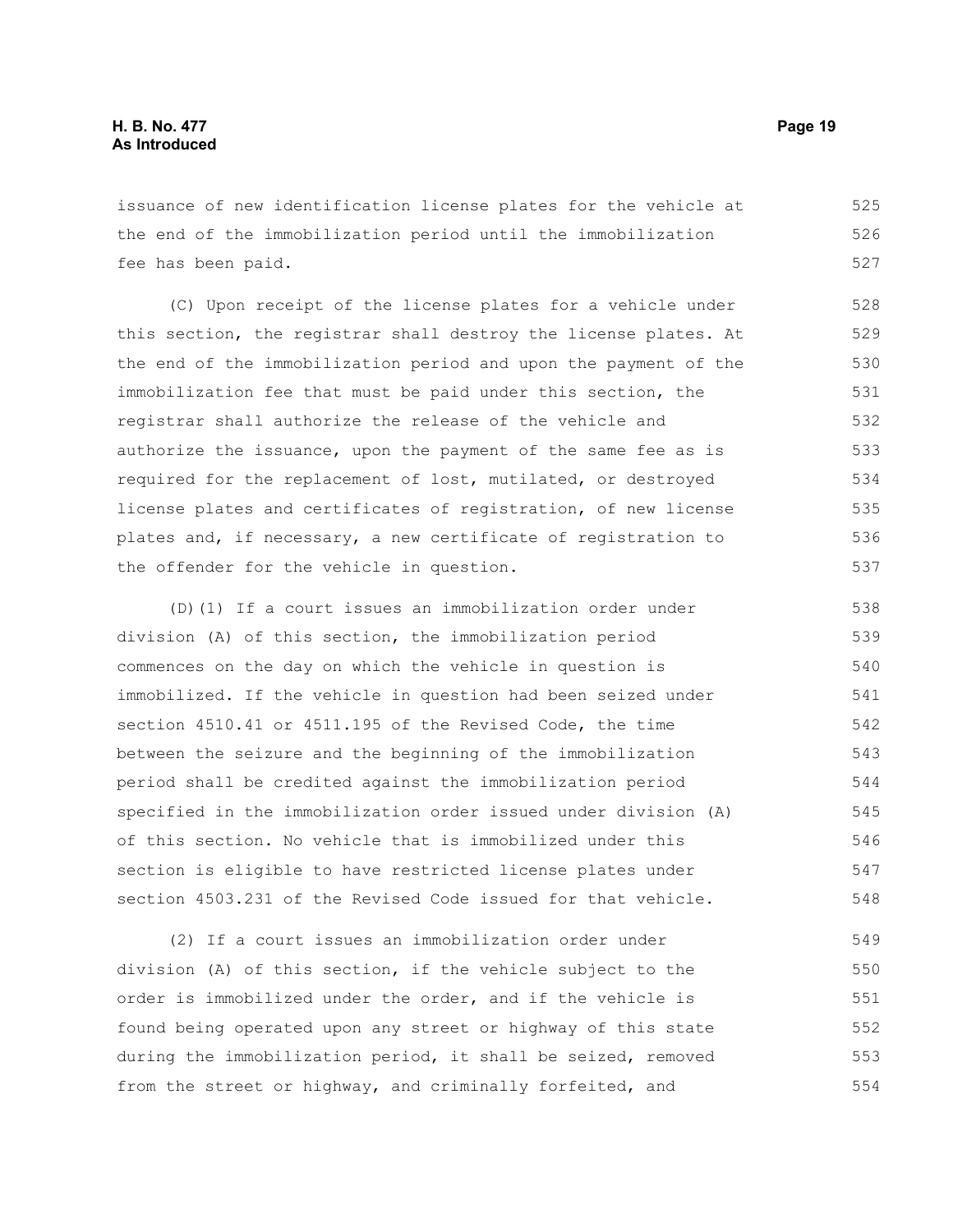#### **H. B. No. 477 Page 20 As Introduced**

disposed of pursuant to section 4503.234 of the Revised Code. No vehicle that is forfeited under this provision shall be considered contraband for purposes of Chapter 2981. of the Revised Code, but shall be held by the law enforcement agency that employs the officer who seized it for disposal in accordance with section 4503.234 of the Revised Code. 555 556 557 558 559 560

(3) If a court issues an immobilization order under division (A) of this section, and if the vehicle is not claimed within seven days after the end of the period of immobilization or if the offender has not paid the immobilization fee, the person or agency that immobilized the vehicle shall send a written notice to the offender at the offender's last known address informing the offender of the date on which the period of immobilization ended, that the offender has twenty days after the date of the notice to pay the immobilization fee and obtain the release of the vehicle, and that if the offender does not pay the fee and obtain the release of the vehicle within that twenty-day period, the vehicle will be forfeited under section 4503.234 of the Revised Code to the entity that is entitled to the immobilization fee. 561 562 563 564 565 566 567 568 569 570 571 572 573 574

(4) An offender whose motor vehicle is subject to an immobilization order issued under division (A) of this section shall not sell the motor vehicle without approval of the court that issued the order. If such an offender wishes to sell the motor vehicle during the immobilization period, the offender shall apply to the court that issued the immobilization order for permission to assign the title to the vehicle. If the court is satisfied that the sale will be in good faith and not for the purpose of circumventing the provisions of division (A)(1) of this section, it may certify its consent to the offender and to the registrar. Upon receipt of the court's consent, the 575 576 577 578 579 580 581 582 583 584 585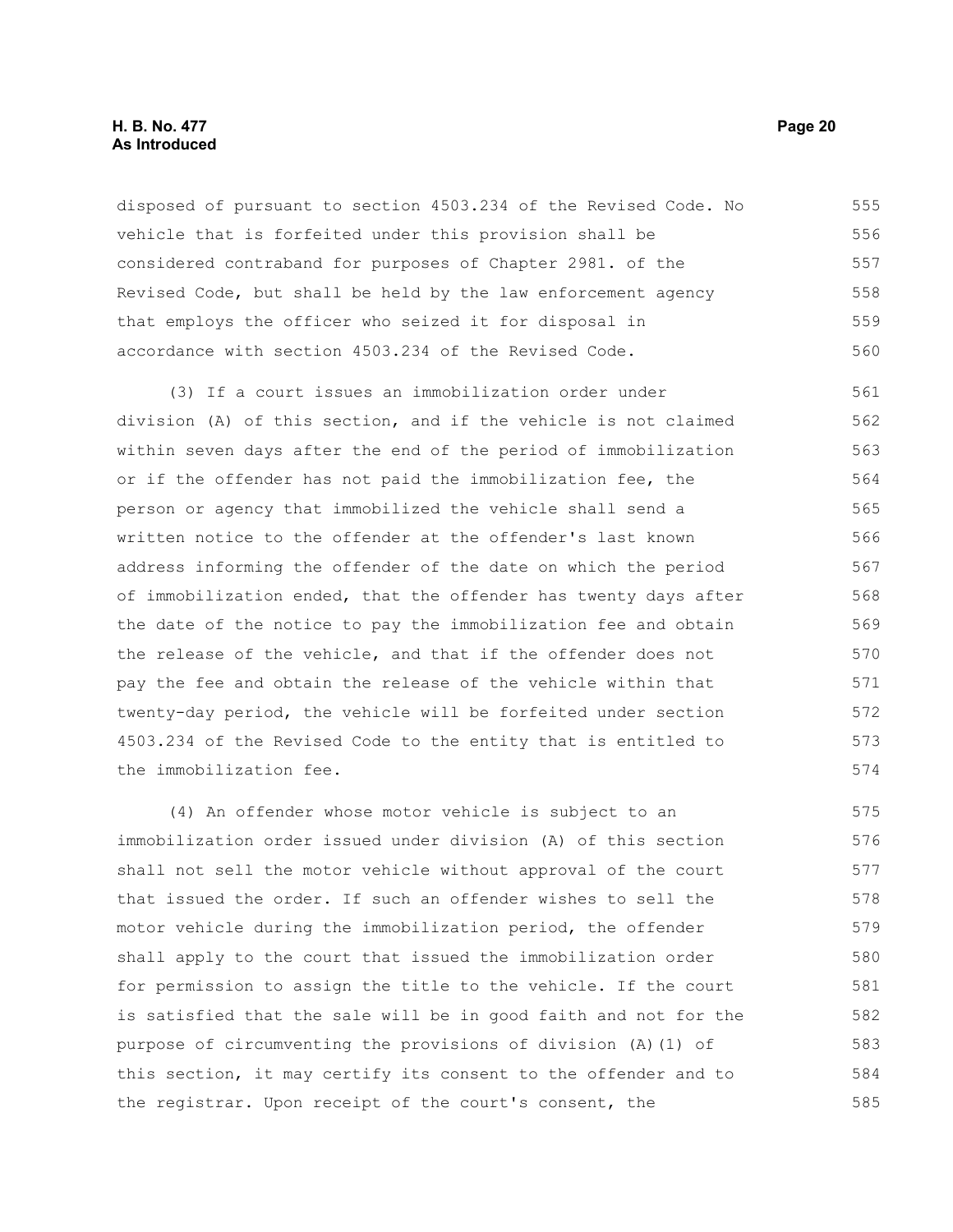registrar shall enter the court's notice in the offender's vehicle license plate registration record. 586 587

If, during a period of immobilization under an immobilization order issued under division (A) of this section, the title to the immobilized motor vehicle is transferred by the foreclosure of a chattel mortgage, a sale upon execution, the cancellation of a conditional sales contract, or an order of a court, the involved court shall notify the registrar of the action, and the registrar shall enter the court's notice in the offender's vehicle license plate registration record. 588 589 590 591 592 593 594 595

Nothing in this section shall be construed as requiring the registrar or the clerk of the court of common pleas to note upon the certificate of title records any prohibition regarding the sale of a motor vehicle. 596 597 598 599

(5) If the title to a motor vehicle that is subject to an immobilization order under division (A) of this section is assigned or transferred without court approval between the time of arrest of the offender who committed the offense for which such an order is to be issued and the time of the actual immobilization of the vehicle, the court shall order that, for a period of two years from the date of the order, neither the registrar nor any deputy registrar shall accept an application for the registration of any motor vehicle in the name of the offender whose vehicle was assigned or transferred without court approval. The court shall notify the registrar of the order on a form prescribed by the registrar for that purpose. 600 601 602 603 604 605 606 607 608 609 610 611

(6) If the title to a motor vehicle that is subject to an immobilization order under division (A) of this section is assigned or transferred without court approval in violation of division (D)(4) of this section, then, in addition to or 612 613 614 615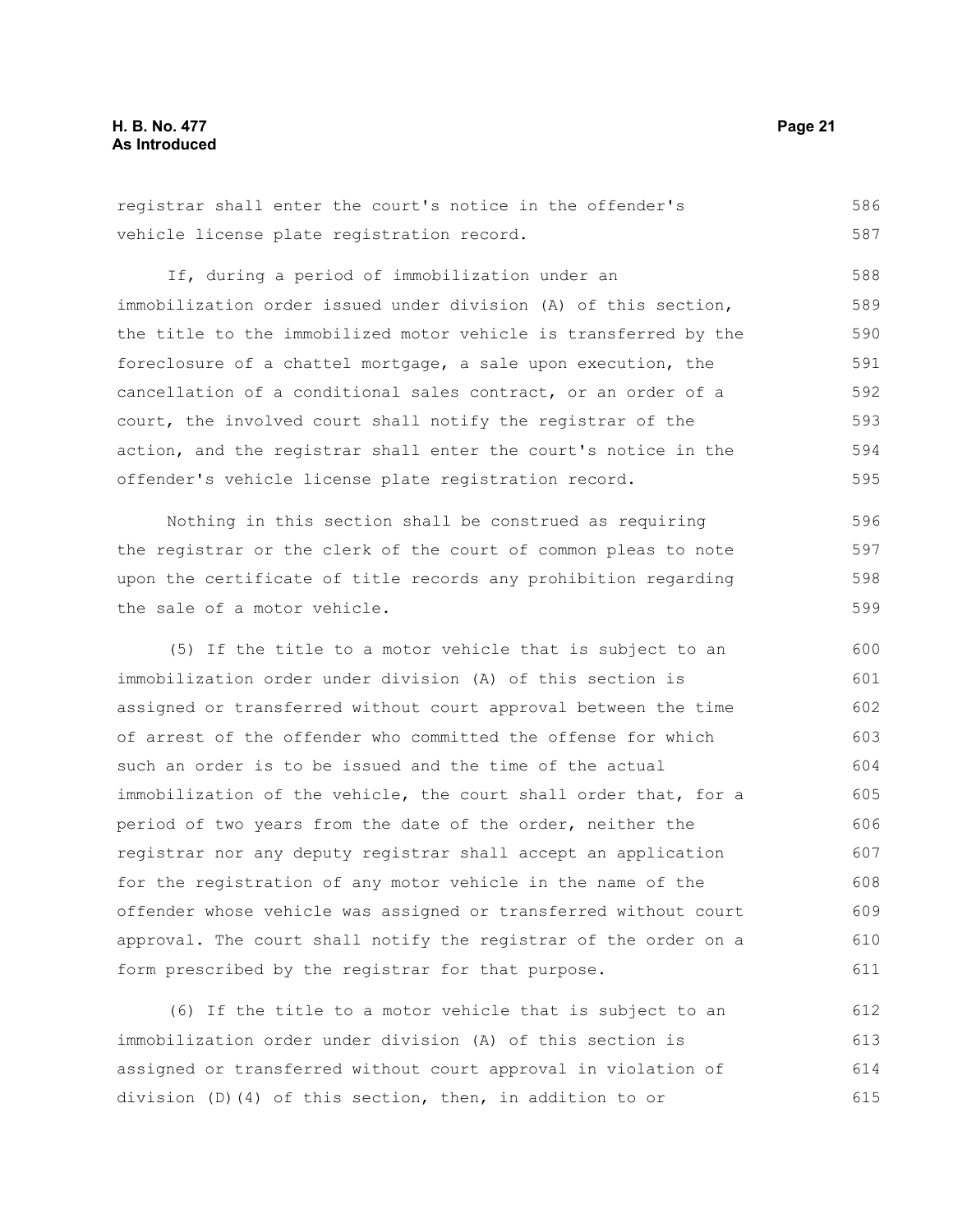#### **H. B. No. 477 Page 22 As Introduced**

independent of any other penalty established by law, the court may fine the offender the value of the vehicle as determined by publications of the national auto dealers association. The proceeds from any fine so imposed shall be distributed in the same manner as the proceeds of the sale of a forfeited vehicle are distributed pursuant to division (C)(2) of section 4503.234 of the Revised Code. 616 617 618 619 620 621 622

(E)(1) The court with jurisdiction over the case, after notice to all interested parties including lienholders, and after an opportunity for them to be heard, if the offender fails to appear in person, without good cause, or if the court finds that the offender does not intend to seek release of the vehicle at the end of the period of immobilization or that the offender is not or will not be able to pay the expenses and charges incurred in its removal and storage, may order that title to the vehicle be transferred, in order of priority, first into the name of the entity entitled to the immobilization fee under division (A)(5) of this section, next into the name of a lienholder, or lastly, into the name of the owner of the place of storage. 623 624 625 626 627 628 629 630 631 632 633 634 635

A lienholder that receives title under a court order shall do so on the condition that it pay any expenses or charges incurred in the vehicle's removal and storage. If the entity that receives title to the vehicle is the entity that is entitled to the immobilization fee under division (A)(5) of this section, it shall receive title on the condition that it pay any lien on the vehicle. The court shall not order that title be transferred to any person or entity other than the owner of the place of storage if the person or entity refuses to receive the title. Any person or entity that receives title may either keep title to the vehicle or may dispose of the vehicle in any legal 636 637 638 639 640 641 642 643 644 645 646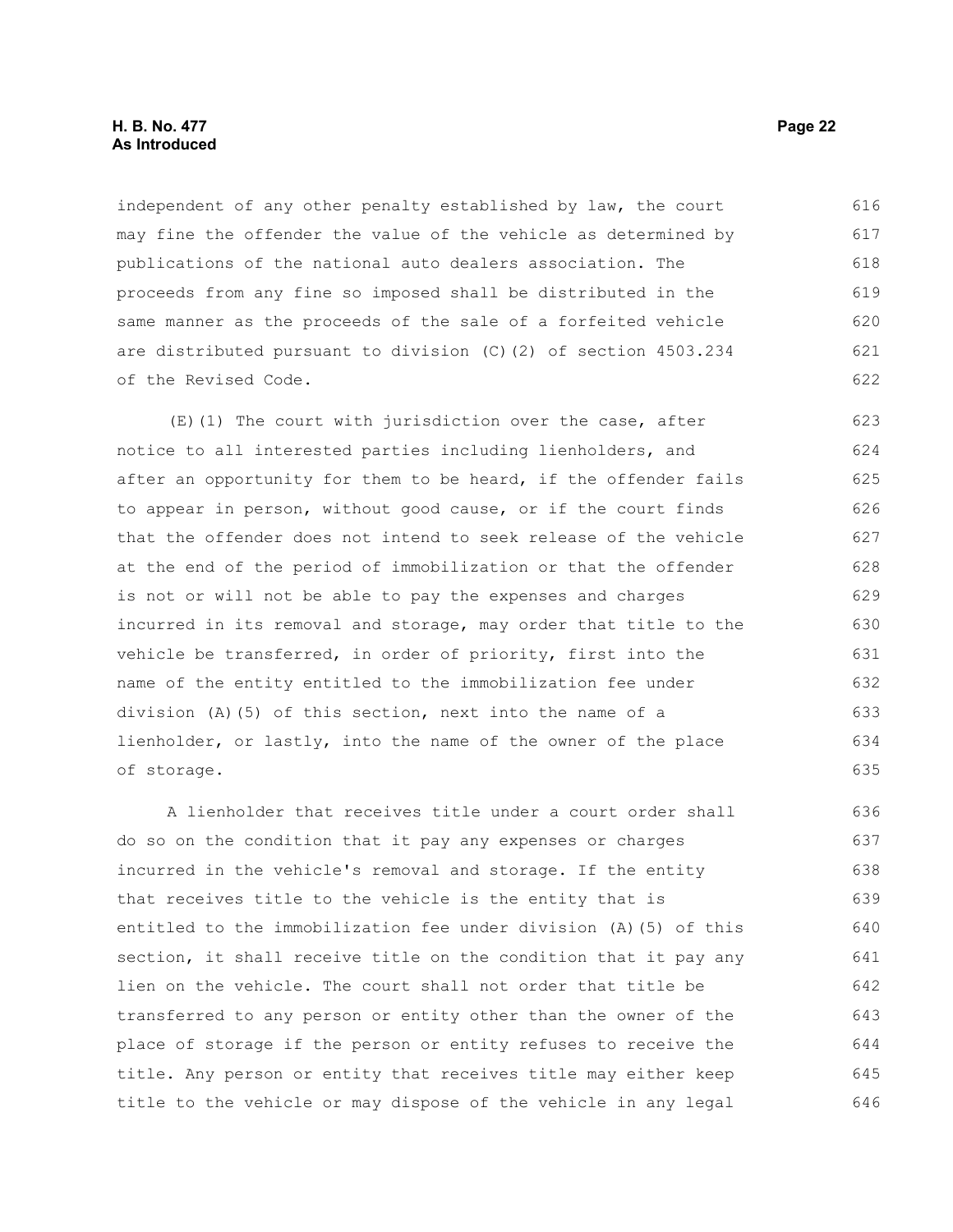#### **H. B. No. 477 Page 23 As Introduced**

manner that it considers appropriate, including assignment of the certificate of title to the motor vehicle to a salvage dealer or a scrap metal processing facility. The person or entity shall not transfer the vehicle to the person who is the vehicle's immediate previous owner. 647 648 649 650 651

If the person or entity assigns the motor vehicle to a salvage dealer or scrap metal processing facility, the person or entity shall send the assigned certificate of title to the motor vehicle to the clerk of the court of common pleas of the county in which the salvage dealer or scrap metal processing facility is located. The person or entity shall mark the face of the certificate of title with the words "FOR DESTRUCTION" and shall deliver a photocopy of the certificate of title to the salvage dealer or scrap metal processing facility for its records. 652 653 654 655 656 657 658 659 660

(2) Whenever a court issues an order under division (E)(1) of this section, the court also shall order removal of the license plates from the vehicle and cause them to be sent to the registrar if they have not already been sent to the registrar. Thereafter, no further proceedings shall take place under this section, but the offender remains liable for payment of the immobilization fee described in division (A)(3) of this section if an immobilization order previously had been issued by the court. 661 662 663 664 665 666 667 668 669

(3) Prior to initiating a proceeding under division (E)(1) of this section, and upon payment of the fee under division (B) of section 4505.14 of the Revised Code, any interested party may cause a search to be made of the public records of the bureau of motor vehicles or the clerk of the court of common pleas, to ascertain the identity of any lienholder of the vehicle. The initiating party shall furnish this information to the clerk of 670 671 672 673 674 675 676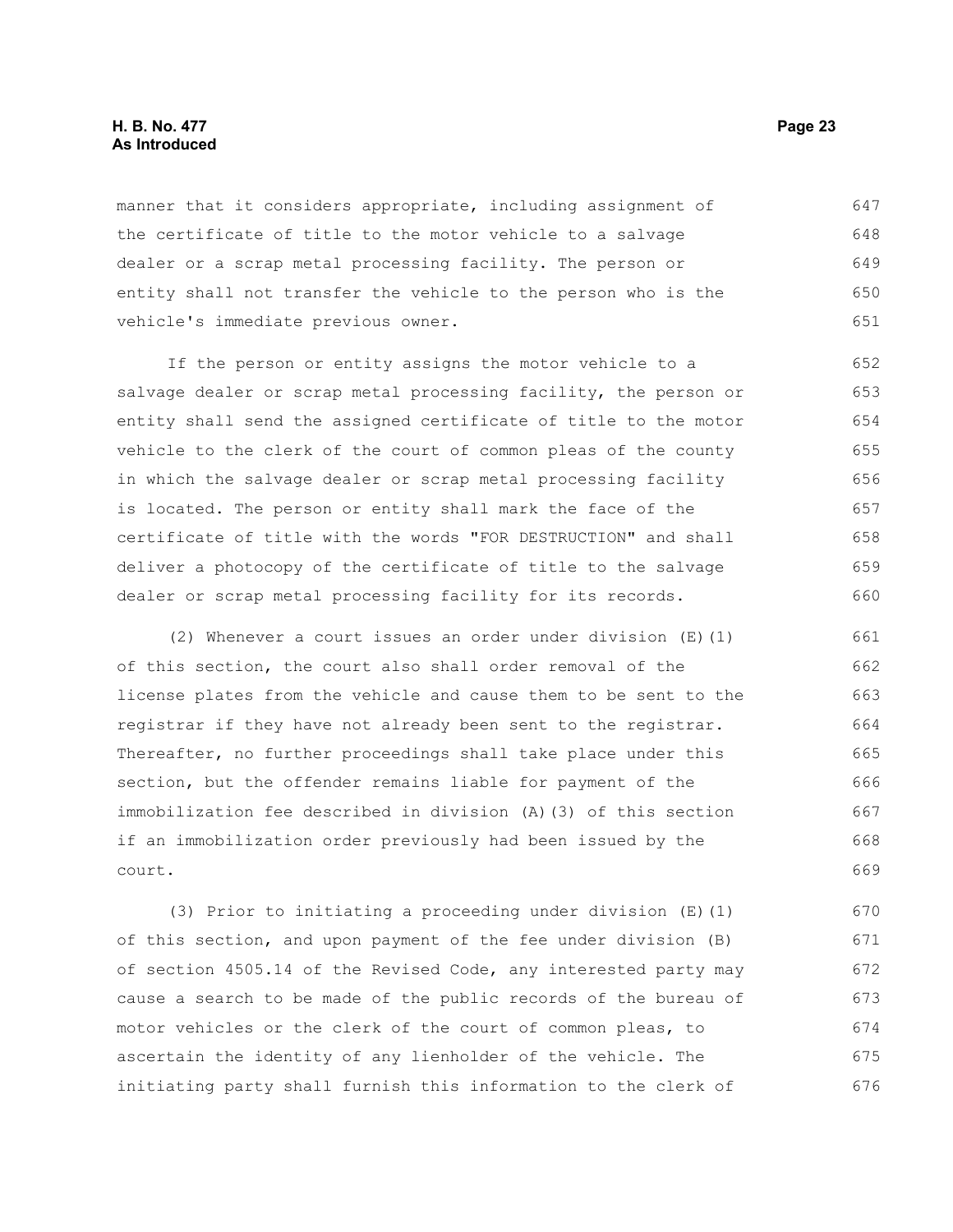### **H. B. No. 477 Page 24 As Introduced**

the court with jurisdiction over the case, and the clerk shall provide notice to the vehicle owner, the defendant, any lienholder, and any other interested parties listed by the initiating party, at the last known address supplied by the initiating party, by certified mail or, at the option of the initiating party, by personal service or ordinary mail. 677 678 679 680 681 682

As used in this section, "interested party" includes the offender, all lienholders, the owner of the place of storage, the person or entity that caused the vehicle to be removed, and the person or entity, if any, entitled to the immobilization fee under division (A)(5) of this section. 683 684 685 686 687

**Sec. 4507.20.** (A) The registrar of motor vehicles, when the registrar has good cause to believe that the holder of a driver's or commercial driver's license is incompetent or otherwise not qualified to be licensed, shall send a written notice to the licensee's last known address, requiring the licensee to submit to a driver's license examination, a physical examination, or both, or a commercial driver's license examination within the time indicated on the notice. The physical examination may be conducted by any individual authorized by the Revised Code to do so, including a physician assistant, a clinical nurse specialist, a certified nurse practitioner, or a certified nurse-midwife. Any written documentation of the physical examination shall be completed by the individual who conducted the examination. 688 689 690 691 692 693 694 695 696 697 698 699 700 701

Upon the conclusion of the examination, the registrar may suspend the license of the person, may permit the licensee to retain the license, or may issue the licensee a restricted license. Refusal or neglect of the licensee to submit to the examination is ground for suspension of the licensee's license. 702 703 704 705 706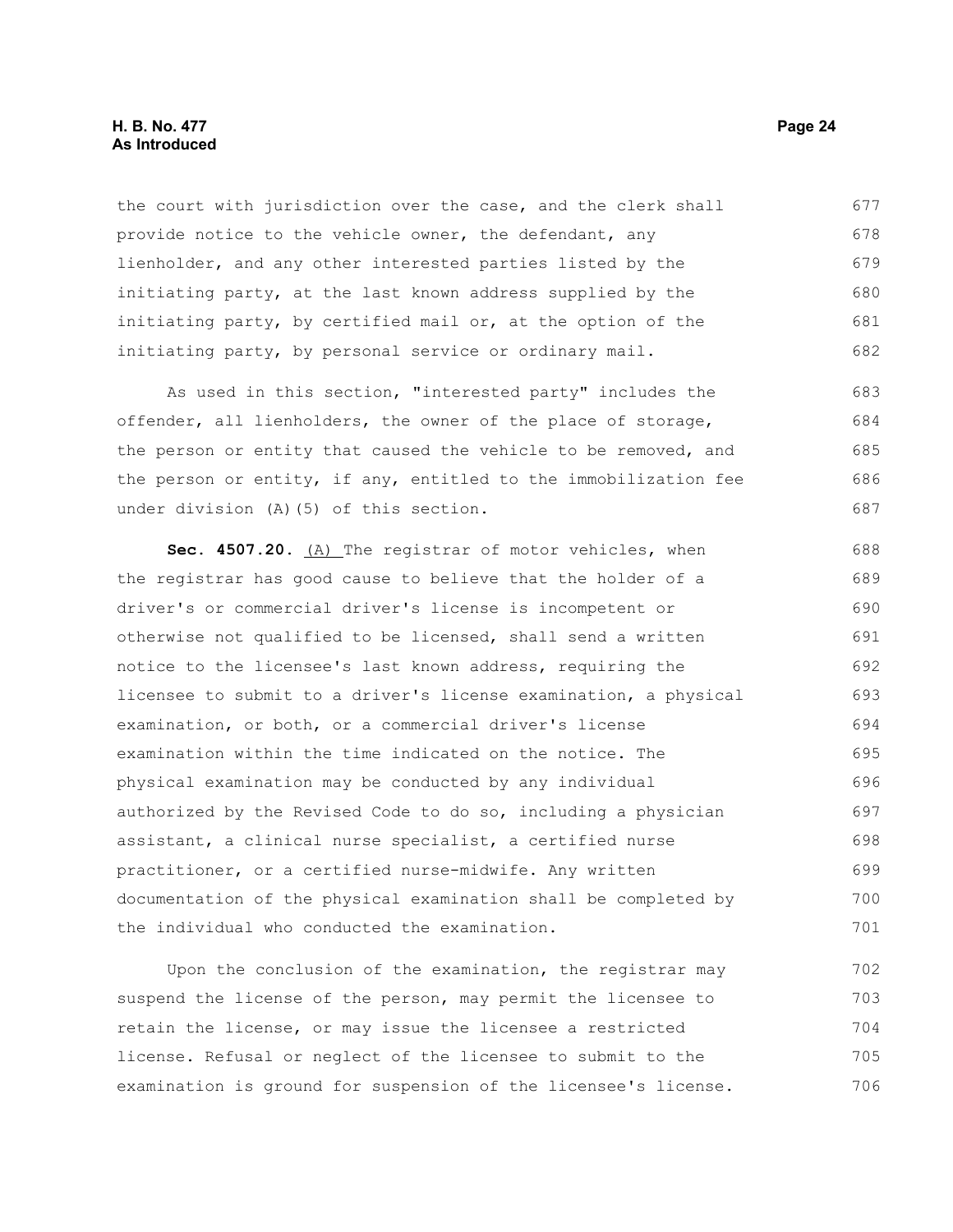## **H. B. No. 477 Page 25 As Introduced**

 (B) A physician licensed under Chapter 4731. of the Revised Code may submit a report to the registrar stating that in the physician's professional opinion the holder of a driver's or commercial driver's license may be incompetent or otherwise not qualified to operate safely a motor vehicle due to medical reasons. Any such report submitted to the registrar is confidential, is not a public record, and is not subject to disclosure under section 149.43 of the Revised Code. 707 708 709 710 711 712 713 714

 (C) A judge during any proceeding who has good cause to believe that a defendant who holds a driver's or commercial driver's license is incompetent or otherwise not qualified to be licensed may submit a report to that effect to the registrar. Upon receipt of the report, the registrar may require the defendant to submit to an examination in accordance with division (A) of this section. 715 716 717 718 719 720 721

**Sec. 4509.101.** (A)(1) No person shall operate, or permit the operation of, a motor vehicle in this state, unless proof of financial responsibility is maintained continuously throughout the registration period with respect to that vehicle, or, in the case of a driver who is not the owner, with respect to that driver's operation of that vehicle.

(2) Whoever violates division (A)(1) of this section shall be subject to the following civil penalties: 728 729

(a) Subject to divisions (A)(2)(b) and (c) of this section, a class (F) suspension of the person's driver's license, commercial driver's license, temporary instruction permit, probationary license, or nonresident operating privilege for the period of time specified in division (B)(6) of section 4510.02 of the Revised Code and impoundment of the person's license. 730 731 732 733 734 735 736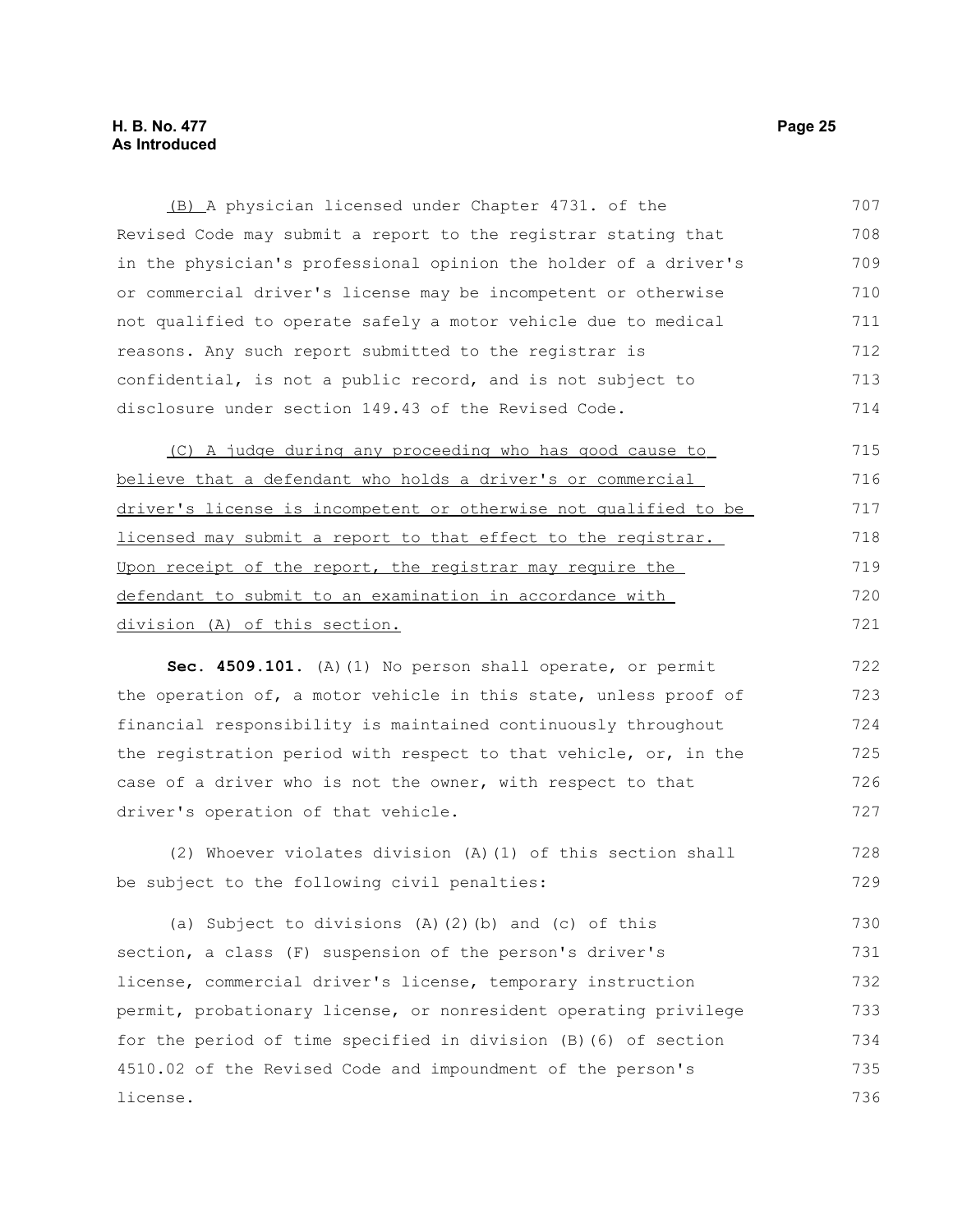## **H. B. No. 477 Page 26 As Introduced**

(b) If, within five years of the violation, the person's operating privileges are again suspended and the person's license again is impounded for a violation of division (A)(1) of this section, a class C suspension of the person's driver's license, commercial driver's license, temporary instruction permit, probationary license, or nonresident operating privilege for the period of time specified in division (B)(3) of section 4510.02 of the Revised Code. The court may grant limited driving privileges to the person only if the person presents proof of financial responsibility and has complied with division (A)(5) of this section, and no court may grant limited driving privileges for the first fifteen days of the suspension. 737 738 739 740 741 742 743 744 745 746 747 748

(c) If, within five years of the violation, the person's operating privileges are suspended and the person's license is impounded two or more times for a violation of division (A)(1) of this section, a class B suspension of the person's driver's license, commercial driver's license, temporary instruction permit, probationary license, or nonresident operating privilege for the period of time specified in division (B)(2) of section 4510.02 of the Revised Code. The court may grant limited driving privileges to the person only if the person presents proof of financial responsibility and has complied with division (A)(5) of this section, except that no court may grant limited driving privileges for the first thirty days of the suspension. 749 750 751 752 753 754 755 756 757 758 759 760

(d) In addition to the suspension of an owner's license under division  $(A)$   $(2)$   $(a)$ ,  $(b)$ , or  $(c)$  of this section, the suspension of the rights of the owner to register the motor vehicle and the impoundment of the owner's certificate of registration and license plates until the owner complies with division (A)(5) of this section. 761 762 763 764 765 766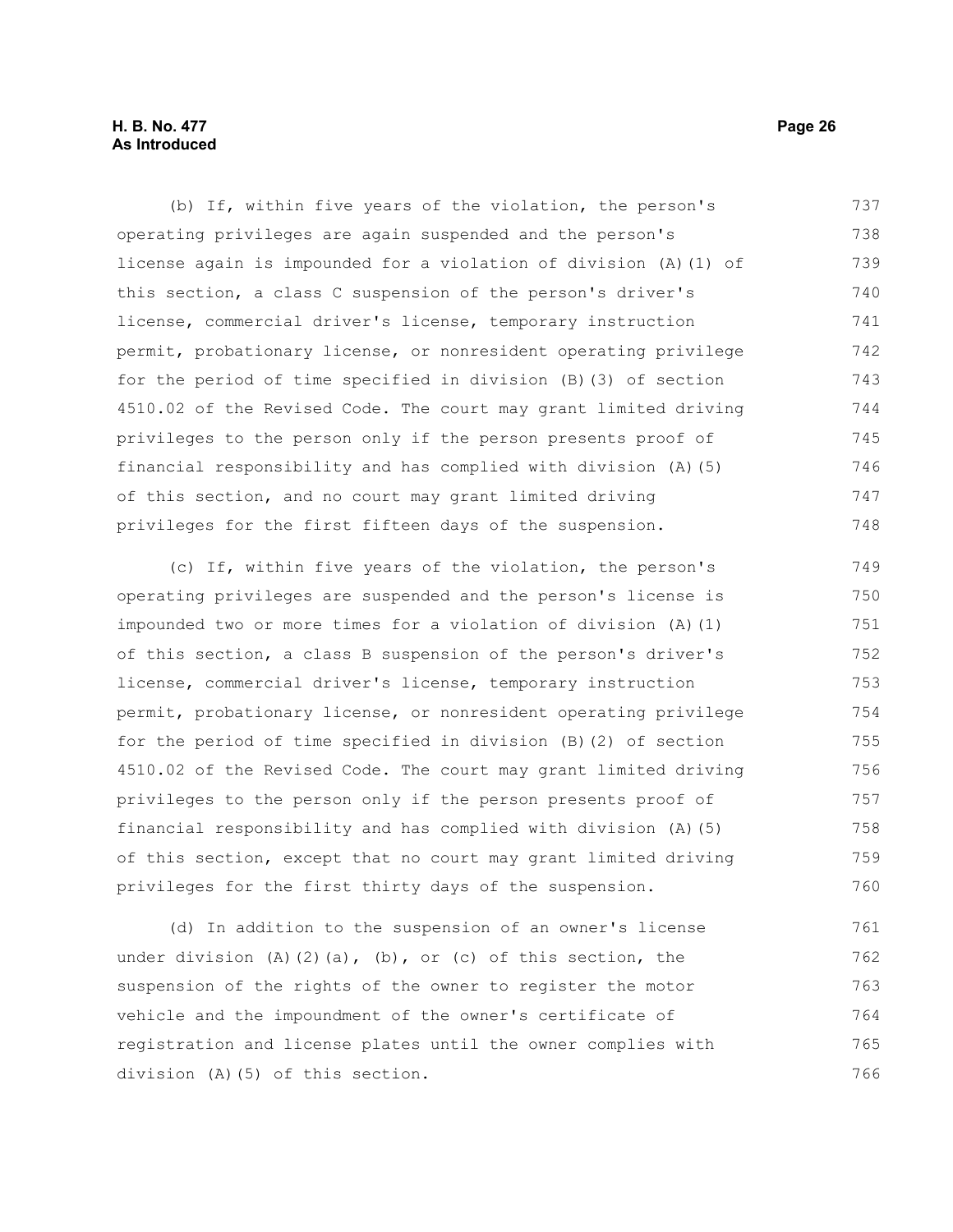### **H. B. No. 477 Page 27 As Introduced**

(3) A person to whom this state has issued a certificate of registration for a motor vehicle or a license to operate a motor vehicle or who is determined to have operated any motor vehicle or permitted the operation in this state of a motor vehicle owned by the person shall be required to verify the existence of proof of financial responsibility covering the operation of the motor vehicle or the person's operation of the motor vehicle under any of the following circumstances: 767 768 769 770 771 772 773 774

(a) The person or a motor vehicle owned by the person is involved in a traffic accident that requires the filing of an accident report under section 4509.06 of the Revised Code. 775 776 777

(b) The person receives a traffic ticket indicating that proof of the maintenance of financial responsibility was not produced upon the request of a peace officer or state highway patrol trooper made in accordance with division (D)(2) of this section. 778 779 780 781 782

(c) Whenever, in accordance with rules adopted by the registrar, the person is randomly selected by the registrar and requested to provide such verification.

(4) An order of the registrar that suspends and impounds a license or registration, or both, shall state the date on or before which the person is required to surrender the person's license or certificate of registration and license plates. The person is deemed to have surrendered the license or certificate of registration and license plates, in compliance with the order, if the person does either of the following: 786 787 788 789 790 791 792

(a) On or before the date specified in the order, personally delivers the license or certificate of registration and license plates, or causes the delivery of the items, to the 793 794 795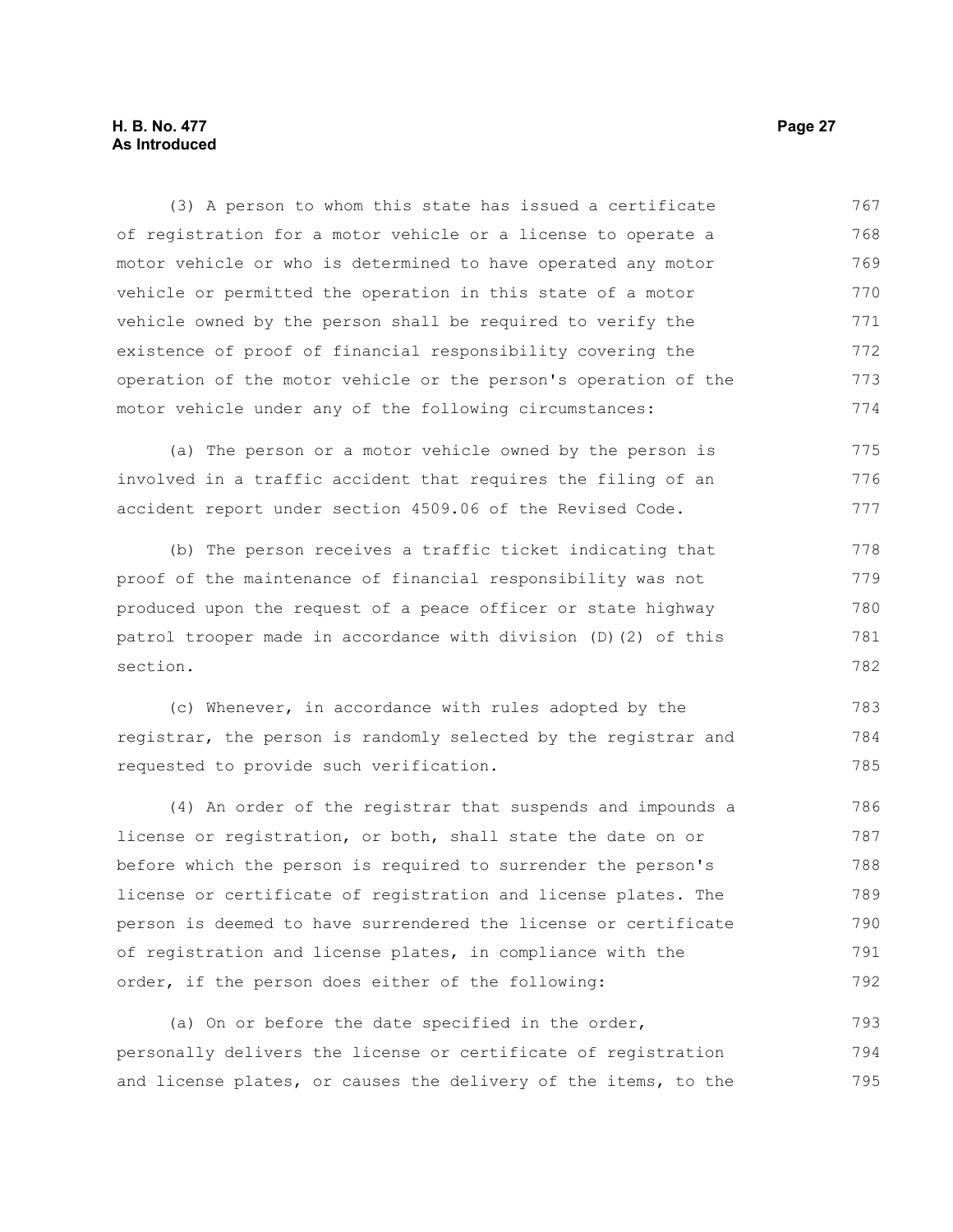#### registrar;

796

| (b) Mails the license or certificate of registration and    | 797 |
|-------------------------------------------------------------|-----|
| license plates to the registrar in an envelope or container | 798 |
| bearing a postmark showing a date no later than the date    | 799 |
| specified in the order.                                     | 800 |

(5) Except as provided in division (A)(6) or (L) of this section, the registrar shall not restore any operating privileges or registration rights suspended under this section, return any license, certificate of registration, or license plates impounded under this section, or reissue license plates under section 4503.232 of the Revised Code, if the registrar destroyed the impounded license plates under that section, or reissue a license under section 4510.52 of the Revised Code, if the registrar destroyed the suspended license under that section, unless the rights are not subject to suspension or revocation under any other law and unless the person, in addition to complying with all other conditions required by law for reinstatement of the operating privileges or registration rights, complies with all of the following: 801 802 803 804 805 806 807 808 809 810 811 812 813 814

(a) Pays to the registrar or an eligible deputy registrar a financial responsibility reinstatement fee of one hundred twenty-five dollars for the first violation of division  $(A)$   $(1)$ of this section, three hundred dollars for a second violation of that division, and six hundred dollars for a third or subsequent violation of that division; 815 816 817 818 819 820

(b) If the person has not voluntarily surrendered the license, certificate, or license plates in compliance with the order, pays to the registrar or an eligible deputy registrar a financial responsibility nonvoluntary compliance fee in an amount, not to exceed fifty dollars, determined by the 821 822 823 824 825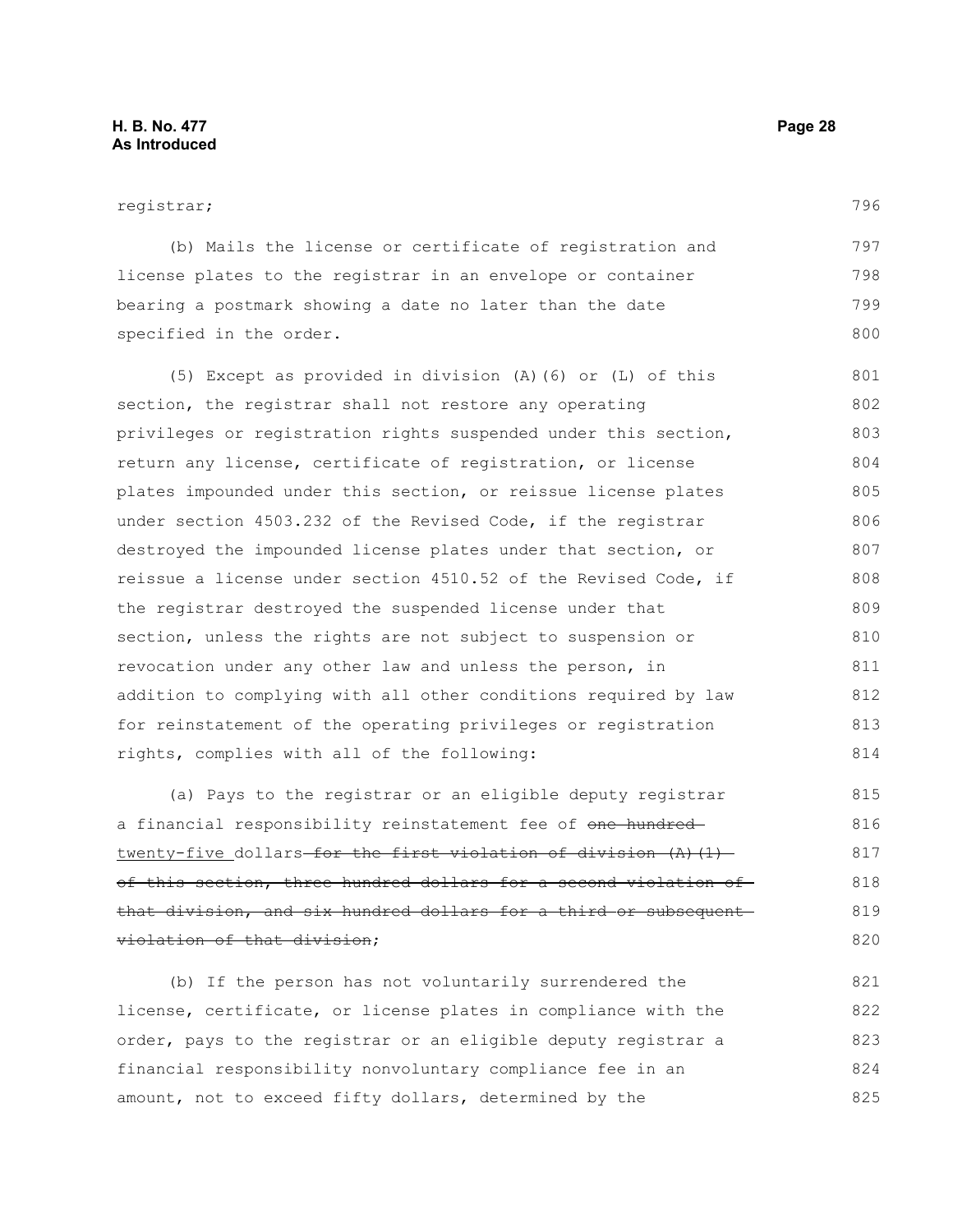#### registrar; (c) Files and continuously maintains proof of financial responsibility under sections 4509.44 to 4509.65 of the Revised Code; (d) Pays a deputy registrar a service fee of ten dollars to compensate the deputy registrar for services performed under this section. The deputy registrar shall retain eight dollars of the service fee and shall transmit the reinstatement fee, any nonvoluntary compliance fee, and two dollars of the service fee to the registrar in the manner the registrar shall determine. (6) If the registrar issues an order under division (A)(2) of this section resulting from the failure of a person to respond to a financial responsibility random verification request under division (A)(3)(c) of this section and the person successfully maintains an affirmative defense to a violation of section 4510.16 of the Revised Code or is determined by the registrar or a deputy registrar to have been in compliance with division (A)(1) of this section at the time of the initial financial responsibility random verification request, the registrar shall do both of the following: (a) Terminate the order of suspension or impoundment; (b) Restore the operating privileges and registration rights of the person without payment of the fees established in divisions (A)(5)(a) and (b) of this section and without a requirement to file proof of financial responsibility. 826 827 828 829 830 831 832 833 834 835 836 837 838 839 840 841 842 843 844 845 846 847 848 849 850 851

(B)(1) Every party required to file an accident report under section 4509.06 of the Revised Code also shall include with the report a document described in division  $(G)$  (1)(a) of this section or shall present proof of financial responsibility 852 853 854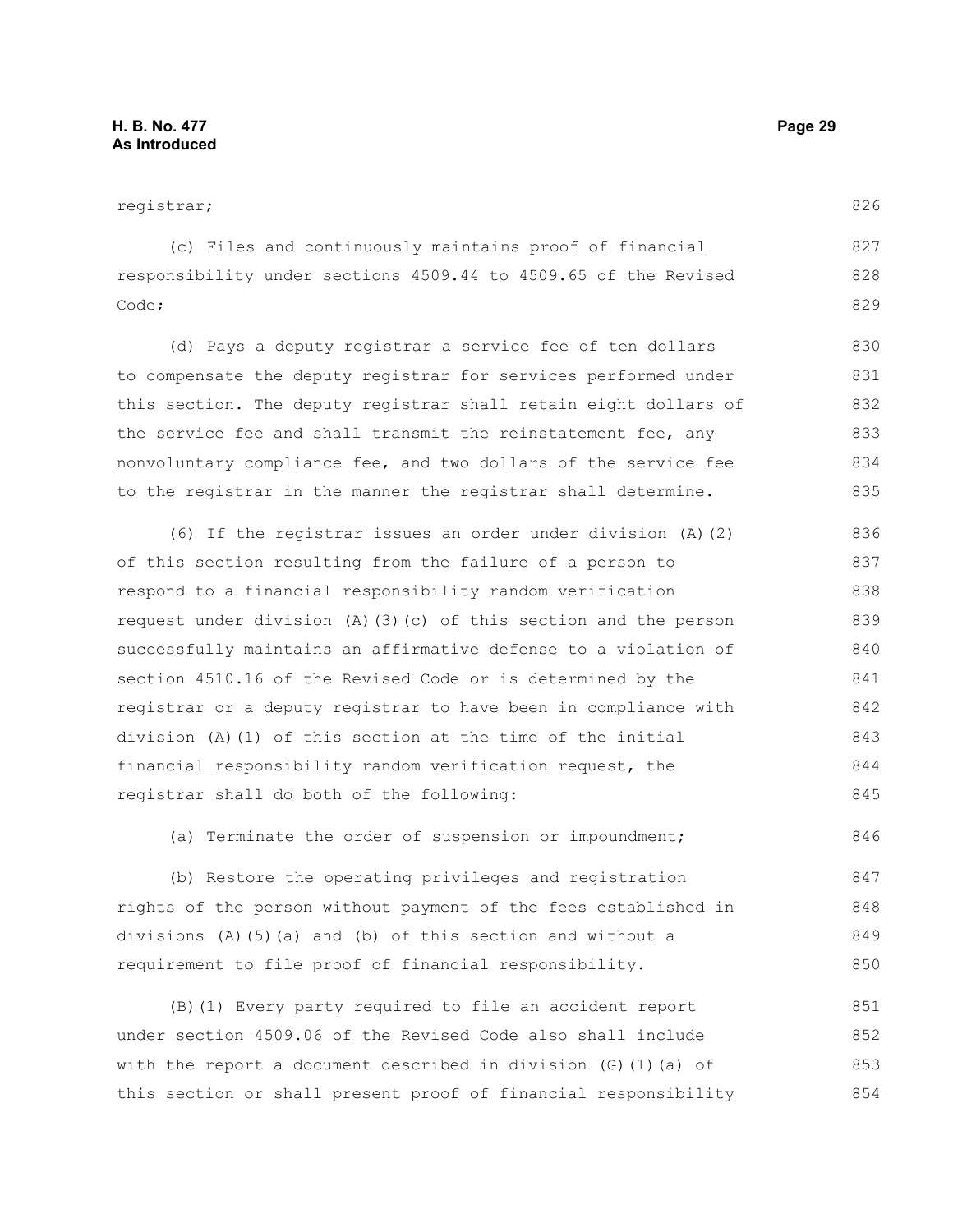through use of an electronic wireless communications device as permitted by division (G)(1)(b) of this section. 855 856 857

If the registrar determines, within forty-five days after the report is filed, that an operator or owner has violated division (A)(1) of this section, the registrar shall do all of the following: 858 859 860

(a) Order the impoundment, with respect to the motor vehicle involved, required under division (A)(2)(d) of this section, of the certificate of registration and license plates of any owner who has violated division (A)(1) of this section; 861 862 863 864

(b) Order the suspension required under division (A)(2) (a), (b), or (c) of this section of the license of any operator or owner who has violated division (A)(1) of this section; 865 866 867

(c) Record the name and address of the person whose certificate of registration and license plates have been impounded or are under an order of impoundment, or whose license has been suspended or is under an order of suspension; the serial number of the person's license; the serial numbers of the person's certificate of registration and license plates; and the person's social security account number, if assigned, or, where the motor vehicle is used for hire or principally in connection with any established business, the person's federal taxpayer identification number. The information shall be recorded in such a manner that it becomes a part of the person's permanent record, and assists the registrar in monitoring compliance with the orders of suspension or impoundment. 868 869 870 871 872 873 874 875 876 877 878 879 880

(d) Send written notification to every person to whom the order pertains, at the person's last known address as shown on the records of the bureau. The person, within ten days after the 881 882 883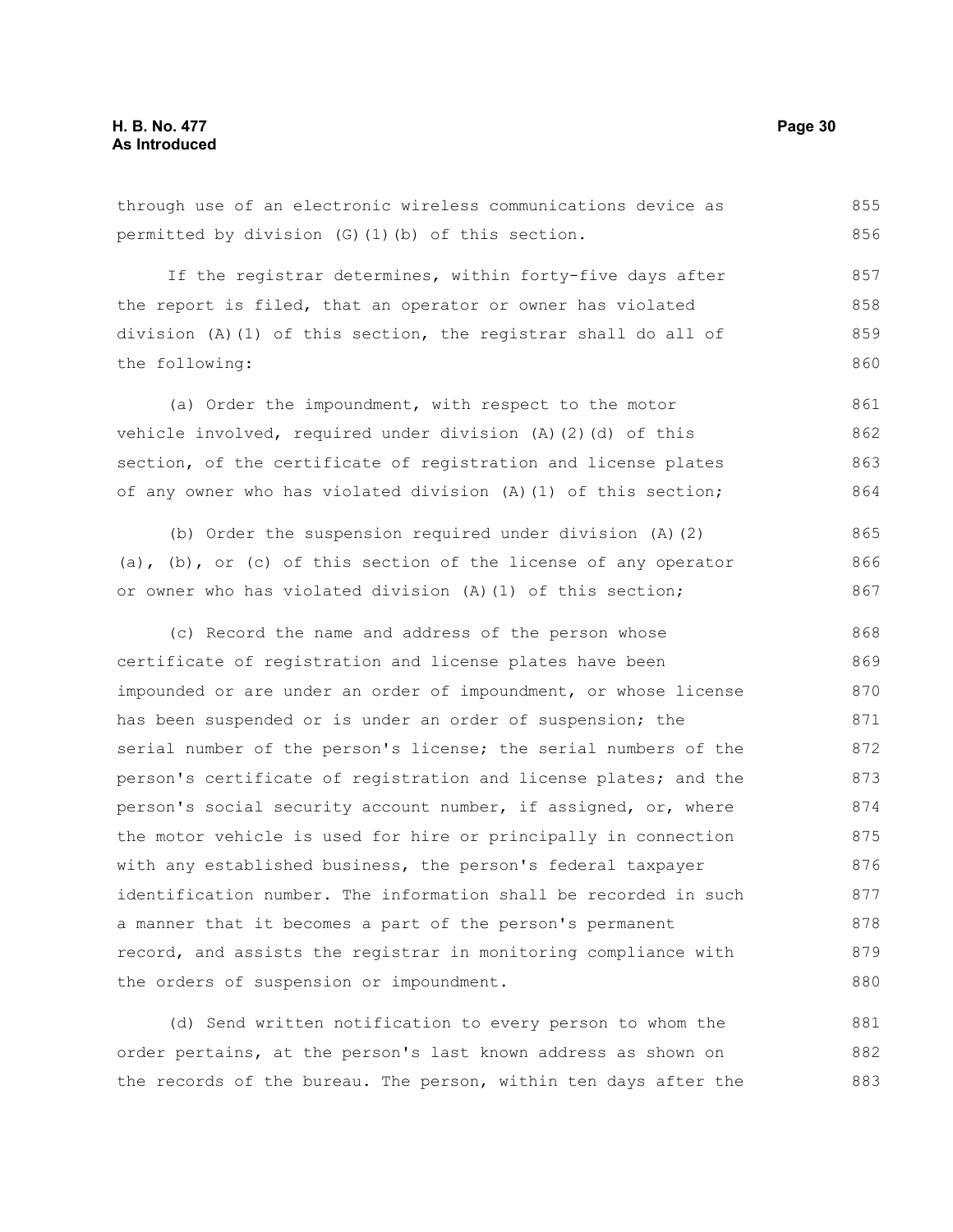date of the mailing of the notification, shall surrender to the registrar, in a manner set forth in division (A)(4) of this section, any certificate of registration and registration plates under an order of impoundment, or any license under an order of suspension. 884 885 886 887 888

(2) The registrar shall issue any order under division (B) (1) of this section without a hearing. Any person adversely affected by the order, within ten days after the issuance of the order, may request an administrative hearing before the registrar, who shall provide the person with an opportunity for a hearing in accordance with this paragraph. A request for a hearing does not operate as a suspension of the order. The scope of the hearing shall be limited to whether the person in fact demonstrated to the registrar proof of financial responsibility in accordance with this section. The registrar shall determine the date, time, and place of any hearing, provided that the hearing shall be held, and an order issued or findings made, within thirty days after the registrar receives a request for a hearing. If requested by the person in writing, the registrar may designate as the place of hearing the county seat of the county in which the person resides or a place within fifty miles of the person's residence. The person shall pay the cost of the hearing before the registrar, if the registrar's order of suspension or impoundment is upheld. 889 890 891 892 893 894 895 896 897 898 899 900 901 902 903 904 905 906 907

(C) Any order of suspension or impoundment issued under this section or division (B) of section 4509.37 of the Revised Code may be terminated at any time if the registrar determines upon a showing of proof of financial responsibility that the operator or owner of the motor vehicle was in compliance with division (A)(1) of this section at the time of the traffic offense, motor vehicle inspection, or accident that resulted in 908 909 910 911 912 913 914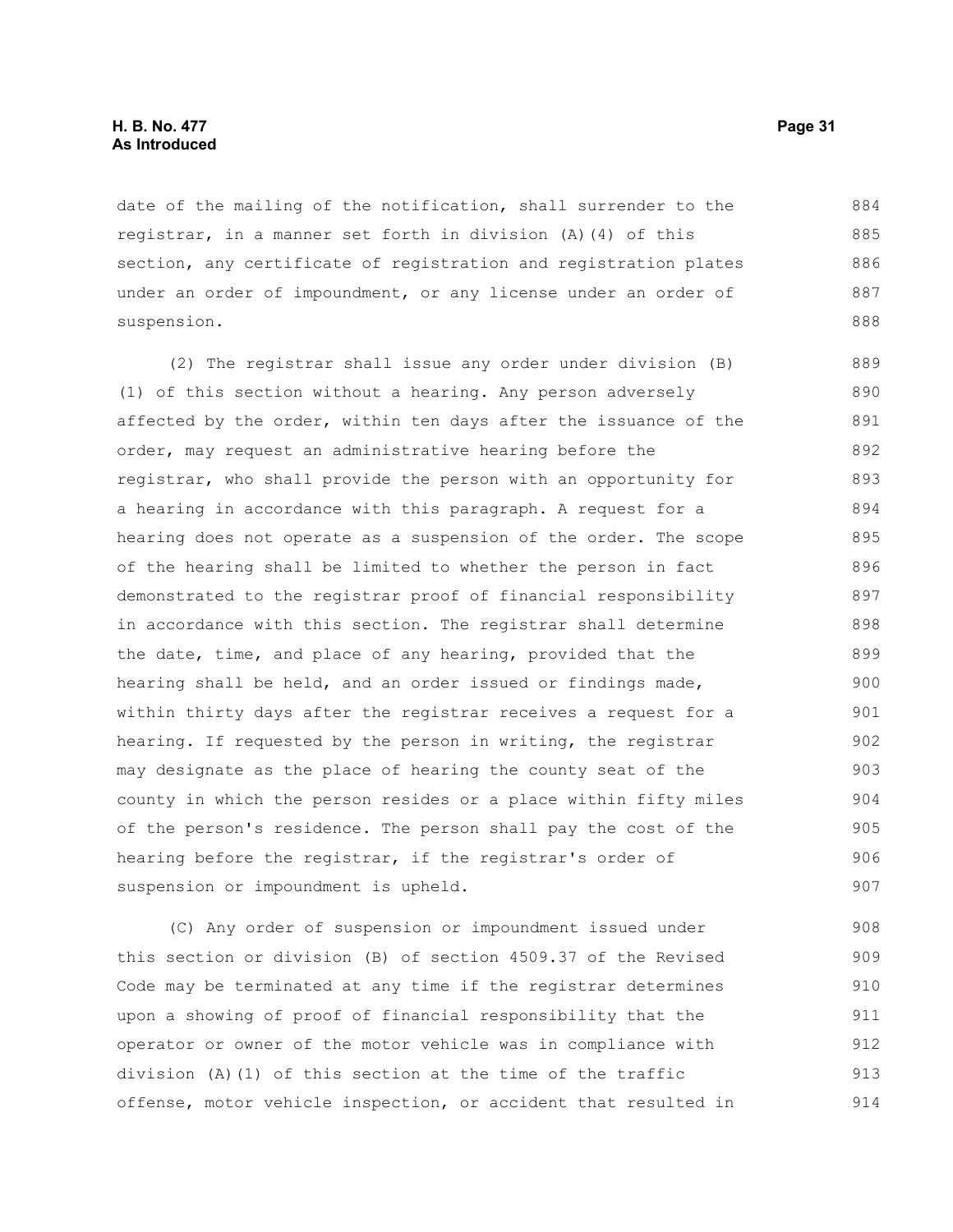#### **H. B. No. 477 Page 32 As Introduced**

the order against the person. A determination may be made without a hearing. This division does not apply unless the person shows good cause for the person's failure to present satisfactory proof of financial responsibility to the registrar prior to the issuance of the order. 915 916 917 918 919

(D)(1) For the purpose of enforcing this section, every peace officer is deemed an agent of the registrar. 920 921

(a) Except as provided in division (D)(1)(b) of this section, any peace officer who, in the performance of the peace officer's duties as authorized by law, becomes aware of a person whose license is under an order of suspension, or whose certificate of registration and license plates are under an order of impoundment, pursuant to this section, may confiscate the license, certificate of registration, and license plates, and return them to the registrar. 922 923 924 925 926 927 928 929

(b) Any peace officer who, in the performance of the peace officer's duties as authorized by law, becomes aware of a person whose license is under an order of suspension, or whose certificate of registration and license plates are under an order of impoundment resulting from failure to respond to a financial responsibility random verification, shall not, for that reason, arrest the owner or operator or seize the vehicle or license plates. Instead, the peace officer shall issue a citation for a violation of section 4510.16 of the Revised Code specifying the circumstances as failure to respond to a financial responsibility random verification. 930 931 932 933 934 935 936 937 938 939 940

(2) A peace officer shall request the owner or operator of a motor vehicle to produce proof of financial responsibility in a manner described in division (G) of this section at the time the peace officer acts to enforce the traffic laws of this state 941 942 943 944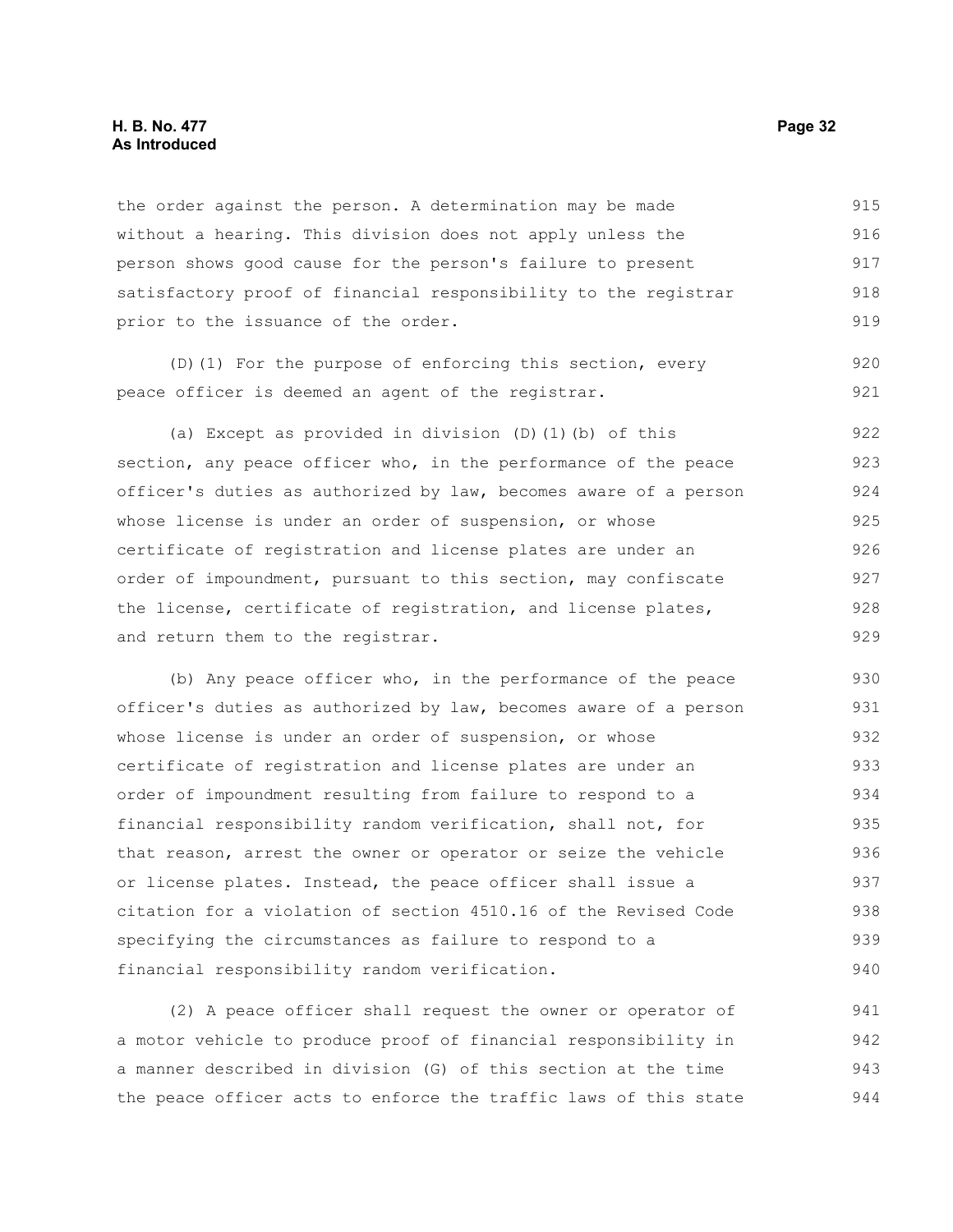and during motor vehicle inspections conducted pursuant to section 4513.02 of the Revised Code. 945 946

(3) A peace officer shall indicate on every traffic ticket whether the person receiving the traffic ticket produced proof of the maintenance of financial responsibility in response to the officer's request under division (D)(2) of this section. The peace officer shall inform every person who receives a traffic ticket and who has failed to produce proof of the maintenance of financial responsibility that the person must submit proof to the traffic violations bureau with any payment of a fine and costs for the ticketed violation or, if the person is to appear in court for the violation, the person must submit proof to the court. 947 948 949 950 951 952 953 954 955 956 957

(4)(a) If a person who has failed to produce proof of the maintenance of financial responsibility appears in court for a ticketed violation, the court may permit the defendant to present evidence of proof of financial responsibility to the court at such time and in such manner as the court determines to be necessary or appropriate. In a manner prescribed by the registrar, the clerk of courts shall provide the registrar with the identity of any person who fails to submit proof of the maintenance of financial responsibility pursuant to division (D) (3) of this section. 958 959 960 961 962 963 964 965 966 967

(b) If a person who has failed to produce proof of the maintenance of financial responsibility also fails to submit that proof to the traffic violations bureau with payment of a fine and costs for the ticketed violation, the traffic violations bureau, in a manner prescribed by the registrar, shall notify the registrar of the identity of that person. 968 969 970 971 972 973

(5)(a) Upon receiving notice from a clerk of courts or 974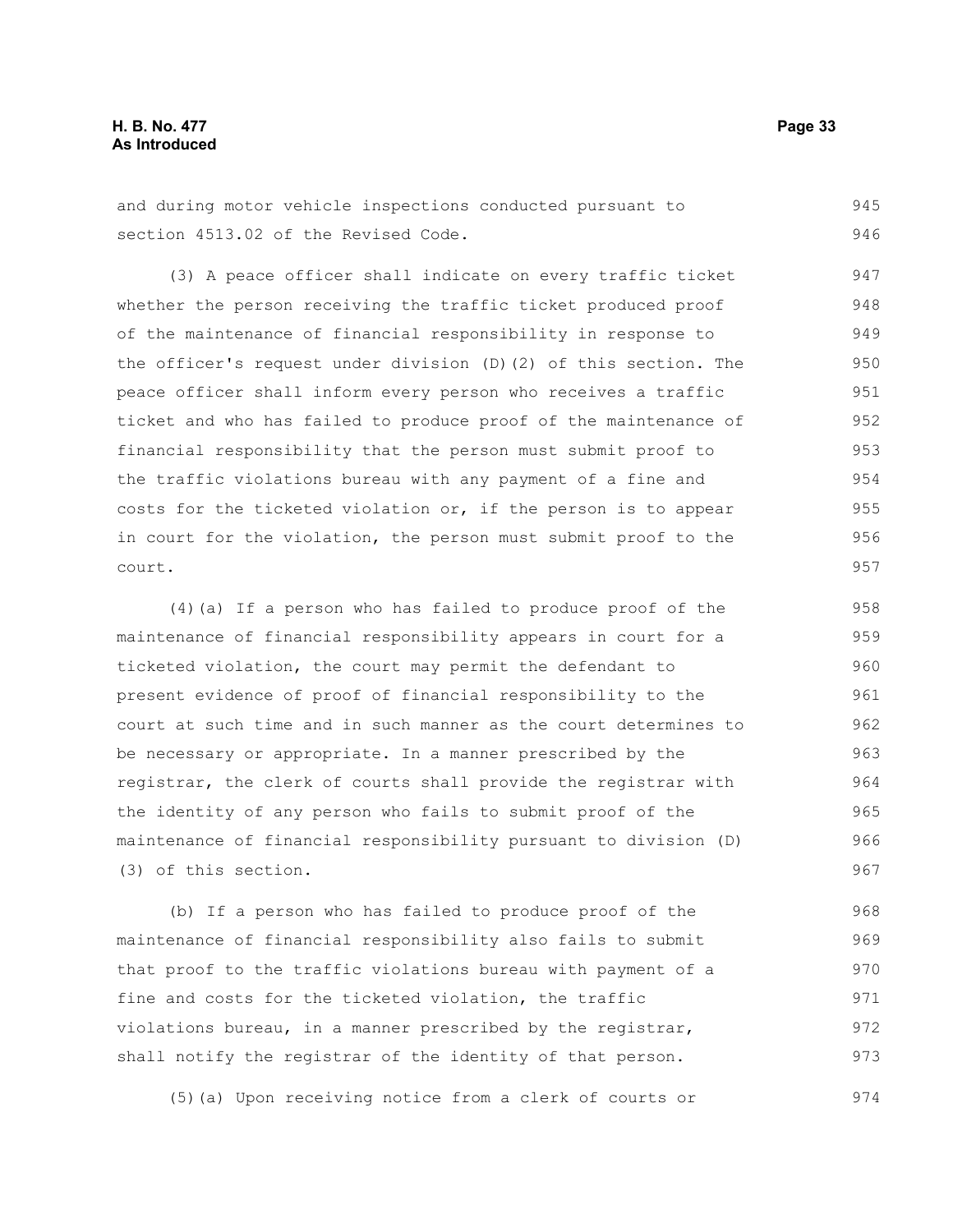### **H. B. No. 477 Page 34 As Introduced**

traffic violations bureau pursuant to division (D)(4) of this section, the registrar shall order the suspension of the license of the person required under division  $(A)$   $(2)$   $(a)$ ,  $(b)$ , or  $(c)$  of this section and the impoundment of the person's certificate of registration and license plates required under division (A)(2) (d) of this section, effective thirty days after the date of the mailing of notification. The registrar also shall notify the person that the person must present the registrar with proof of financial responsibility in accordance with this section, surrender to the registrar the person's certificate of registration, license plates, and license, or submit a statement subject to section 2921.13 of the Revised Code that the person did not operate or permit the operation of the motor vehicle at the time of the offense. Notification shall be in writing and shall be sent to the person at the person's last known address as shown on the records of the bureau of motor vehicles. The person, within fifteen days after the date of the mailing of notification, shall present proof of financial responsibility, surrender the certificate of registration, license plates, and license to the registrar in a manner set forth in division (A) (4) of this section, or submit the statement required under this section together with other information the person considers appropriate. 975 976 977 978 979 980 981 982 983 984 985 986 987 988 989 990 991 992 993 994 995 996 997

If the registrar does not receive proof or the person does not surrender the certificate of registration, license plates, and license, in accordance with this division, the registrar shall permit the order for the suspension of the license of the person and the impoundment of the person's certificate of registration and license plates to take effect. 998 999 1000 1001 1002 1003

(b) In the case of a person who presents, within the fifteen-day period, proof of financial responsibility, the 1004 1005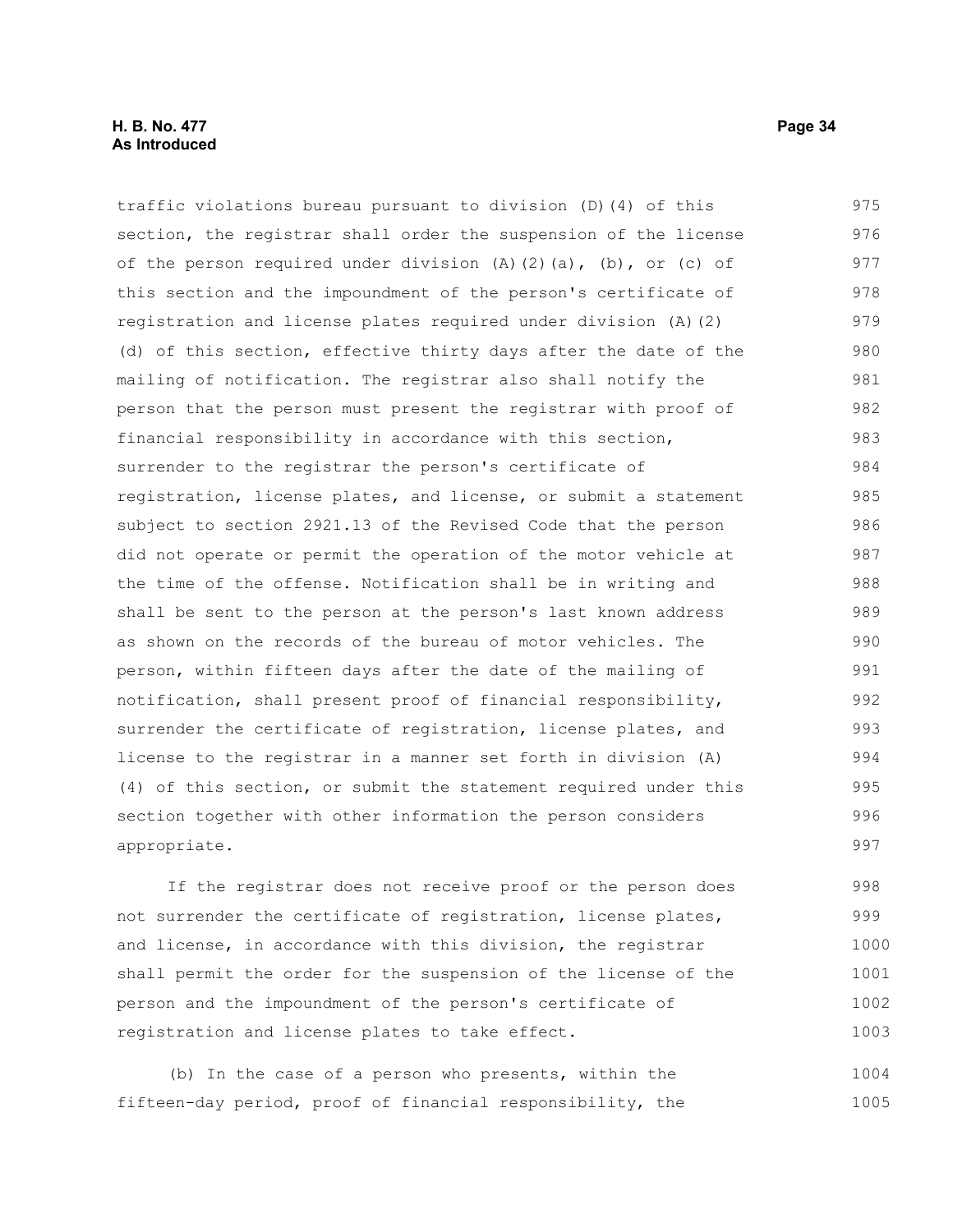#### **H. B. No. 477 Page 35 As Introduced**

registrar shall terminate the order of suspension and the impoundment of the registration and license plates required under division (A)(2)(d) of this section and shall send written notification to the person, at the person's last known address as shown on the records of the bureau. 1006 1007 1008 1009 1010

(c) Any person adversely affected by the order of the registrar under division (D)(5)(a) or (b) of this section, within ten days after the issuance of the order, may request an administrative hearing before the registrar, who shall provide the person with an opportunity for a hearing in accordance with this paragraph. A request for a hearing does not operate as a suspension of the order. The scope of the hearing shall be limited to whether, at the time of the hearing, the person presents proof of financial responsibility covering the vehicle and whether the person is eligible for an exemption in accordance with this section or any rule adopted under it. The registrar shall determine the date, time, and place of any hearing; provided, that the hearing shall be held, and an order issued or findings made, within thirty days after the registrar receives a request for a hearing. If requested by the person in writing, the registrar may designate as the place of hearing the county seat of the county in which the person resides or a place within fifty miles of the person's residence. Such person shall pay the cost of the hearing before the registrar, if the registrar's order of suspension or impoundment under division (D)(5)(a) or (b) of this section is upheld. 1011 1012 1013 1014 1015 1016 1017 1018 1019 1020 1021 1022 1023 1024 1025 1026 1027 1028 1029 1030 1031

(6) A peace officer may charge an owner or operator of a motor vehicle with a violation of section 4510.16 of the Revised Code when the owner or operator fails to show proof of the maintenance of financial responsibility pursuant to a peace officer's request under division (D)(2) of this section, if a 1032 1033 1034 1035 1036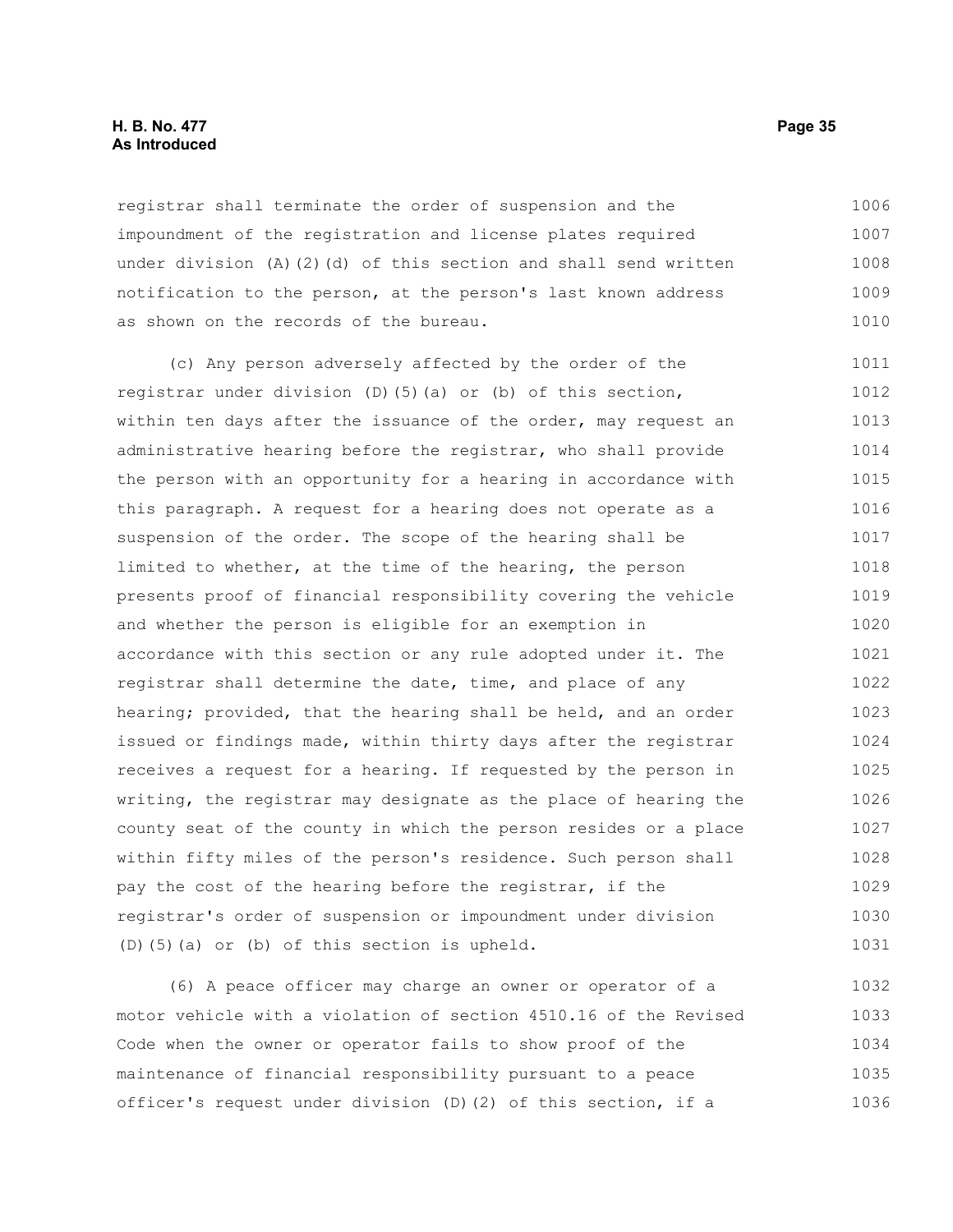check of the owner or operator's driving record indicates that the owner or operator, at the time of the operation of the motor vehicle, is required to file and maintain proof of financial responsibility under section 4509.45 of the Revised Code for a previous violation of this chapter. 1037 1038 1039 1040 1041

(7) Any forms used by law enforcement agencies in administering this section shall be prescribed, supplied, and paid for by the registrar. 1042 1043 1044

(8) No peace officer, law enforcement agency employing a peace officer, or political subdivision or governmental agency that employs a peace officer shall be liable in a civil action for damages or loss to persons arising out of the performance of any duty required or authorized by this section. 1045 1046 1047 1048 1049

(9) As used in this section, "peace officer" has the meaning set forth in section 2935.01 of the Revised Code. 1050 1051

(E) All fees, except court costs<sub> $\tau$ </sub> and fees paid to a deputy registrar, and those portions of the financialresponsibility reinstatement fees as otherwise specified in this division, collected under this section shall be paid into the state treasury to the credit of the public safety - highway purposes fund established in section 4501.06 of the Revised Code and used to cover costs incurred by the bureau in the administration of this section and sections 4503.20, 4507.212, and 4509.81 of the Revised Code, and by any law enforcement agency employing any peace officer who returns any license, certificate of registration, and license plates to the registrar pursuant to division (C) of this section. 1052 1053 1054 1055 1056 1057 1058 1059 1060 1061 1062 1063

Of each financial responsibility reinstatement fee the registrar collects pursuant to division (A)(5)(a) of this 1064 1065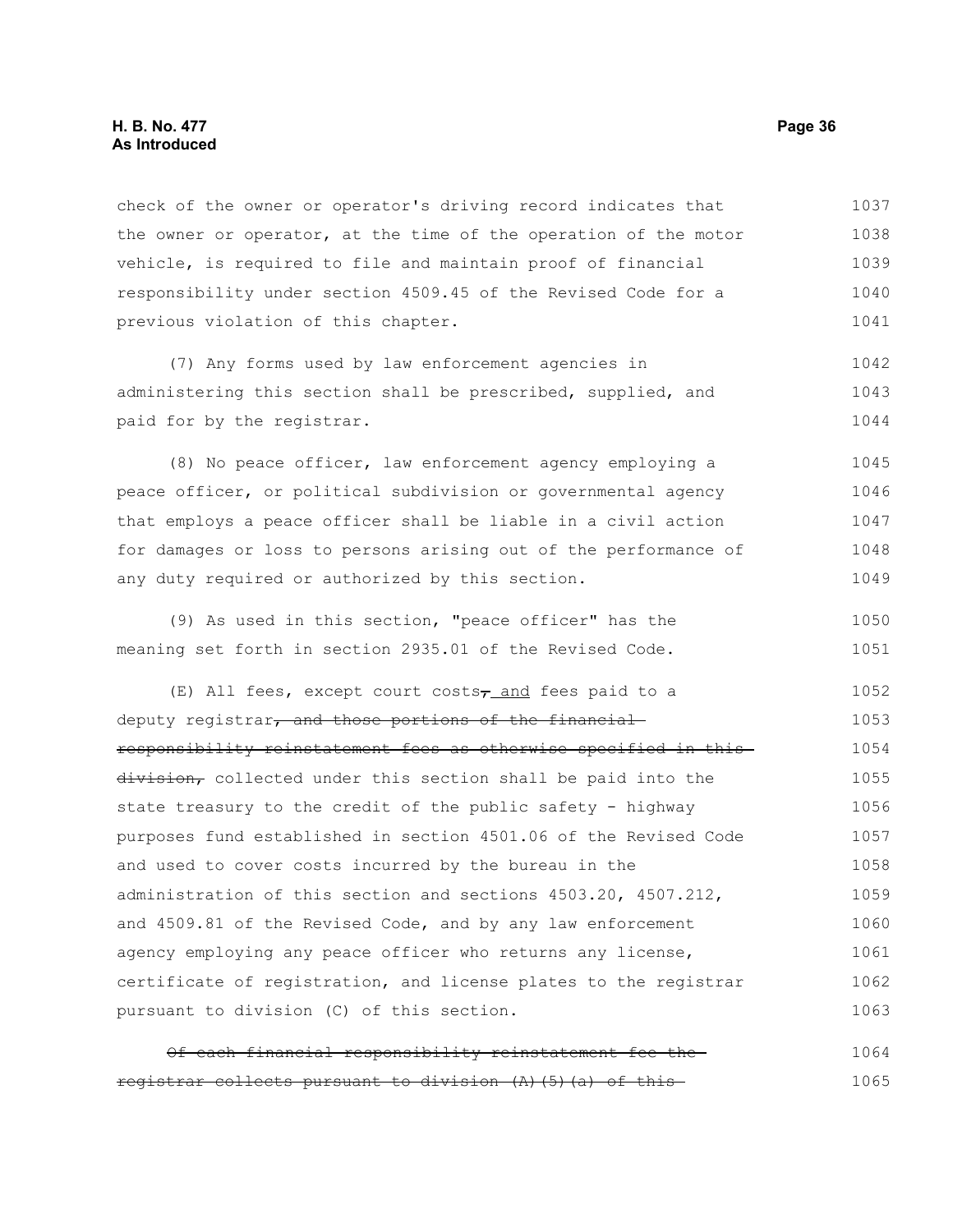#### **H. B. No. 477 Page 37 As Introduced**

section or receives from a deputy registrar under division (A) (5)(d) of this section, the registrar shall deposit twenty-five dollars of each one-hundred-dollar reinstatement fee, fifty dollars of each three-hundred-dollar reinstatement fee, and one hundred dollars of each six-hundred-dollar reinstatement fee into the state treasury to the credit of the indigent defensesupport fund created by section 120.08 of the Revised Code. (F) Chapter 119. of the Revised Code applies to this section only to the extent that any provision in that chapter is not clearly inconsistent with this section. (G)(1)(a) The registrar, court, traffic violations bureau, 1066 1067 1068 1069 1070 1071 1072 1073 1074 1075 1076

or peace officer may require proof of financial responsibility to be demonstrated by use of a standard form prescribed by the registrar. If the use of a standard form is not required, a person may demonstrate proof of financial responsibility under this section by presenting to the traffic violations bureau, court, registrar, or peace officer any of the following documents or a copy of the documents: 1077 1078 1079 1080 1081 1082 1083

(i) A financial responsibility identification card as provided in section 4509.103 of the Revised Code; 1084 1085

(ii) A certificate of proof of financial responsibility on a form provided and approved by the registrar for the filing of an accident report required to be filed under section 4509.06 of the Revised Code; 1086 1087 1088 1089

(iii) A policy of liability insurance, a declaration page of a policy of liability insurance, or liability bond, if the policy or bond complies with section 4509.20 or sections 4509.49 to 4509.61 of the Revised Code; 1090 1091 1092 1093

(iv) A bond or certification of the issuance of a bond as 1094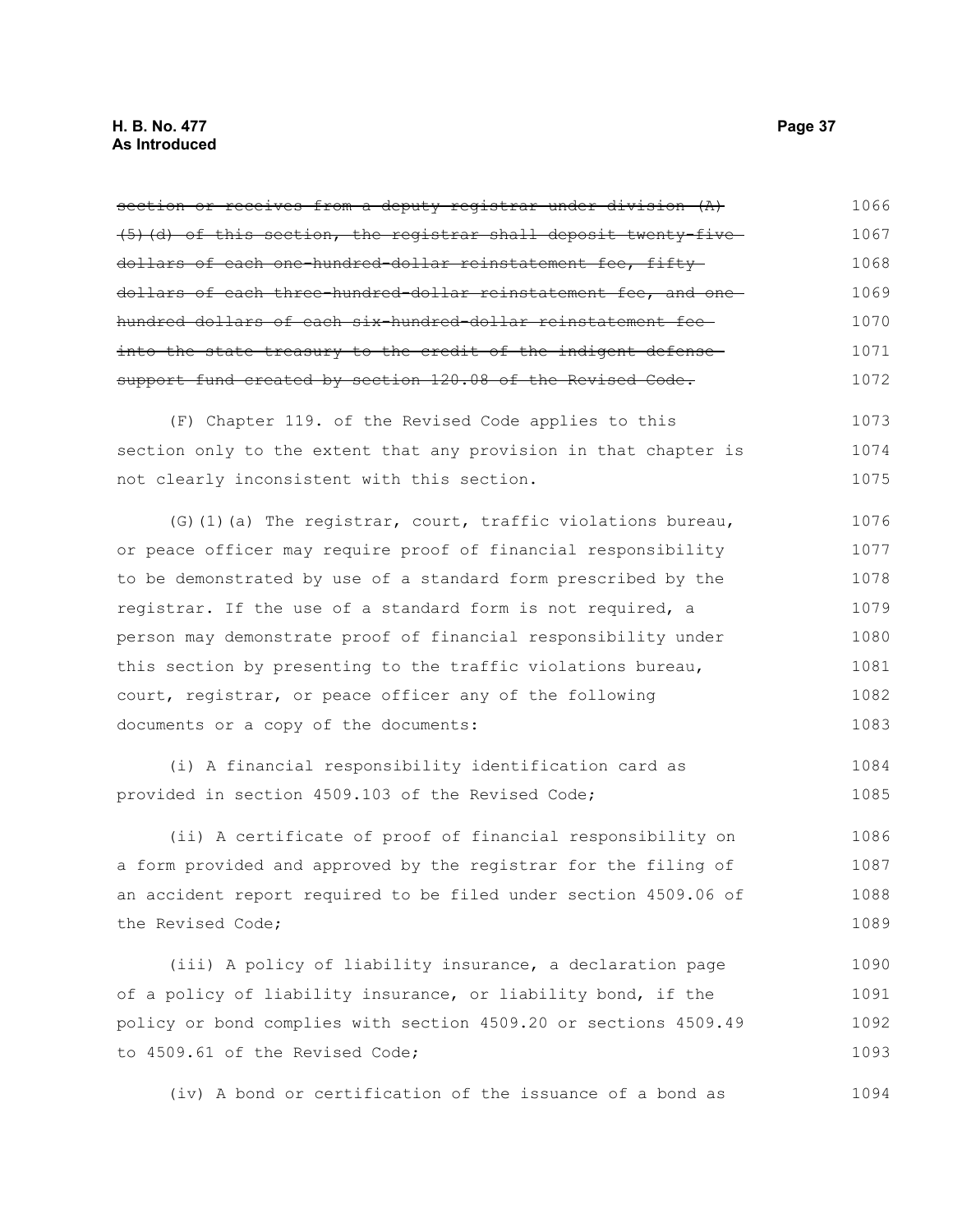(v) A certificate of deposit of money or securities as provided in section 4509.62 of the Revised Code; (vi) A certificate of self-insurance as provided in section 4509.72 of the Revised Code. (b) A person also may present proof of financial responsibility under this section to the traffic violations bureau, court, registrar, or peace officer through use of an electronic wireless communications device as specified under section 4509.103 of the Revised Code. (2) If a person fails to demonstrate proof of financial 1096 1097 1098 1099 1100 1101 1102 1103 1104 1105

provided in section 4509.59 of the Revised Code;

responsibility in a manner described in division (G)(1) of this section, the person may demonstrate proof of financial responsibility under this section by any other method that the court or the bureau, by reason of circumstances in a particular case, may consider appropriate. 1106 1107 1108 1109 1110

(3) A motor carrier certificated by the interstate commerce commission or by the public utilities commission may demonstrate proof of financial responsibility by providing a statement designating the motor carrier's operating authority and averring that the insurance coverage required by the certificating authority is in full force and effect. 1111 1112 1113 1114 1115 1116

(4)(a) A finding by the registrar or court that a person is covered by proof of financial responsibility in the form of an insurance policy or surety bond is not binding upon the named insurer or surety or any of its officers, employees, agents, or representatives and has no legal effect except for the purpose of administering this section. 1117 1118 1119 1120 1121 1122

(b) The preparation and delivery of a financial 1123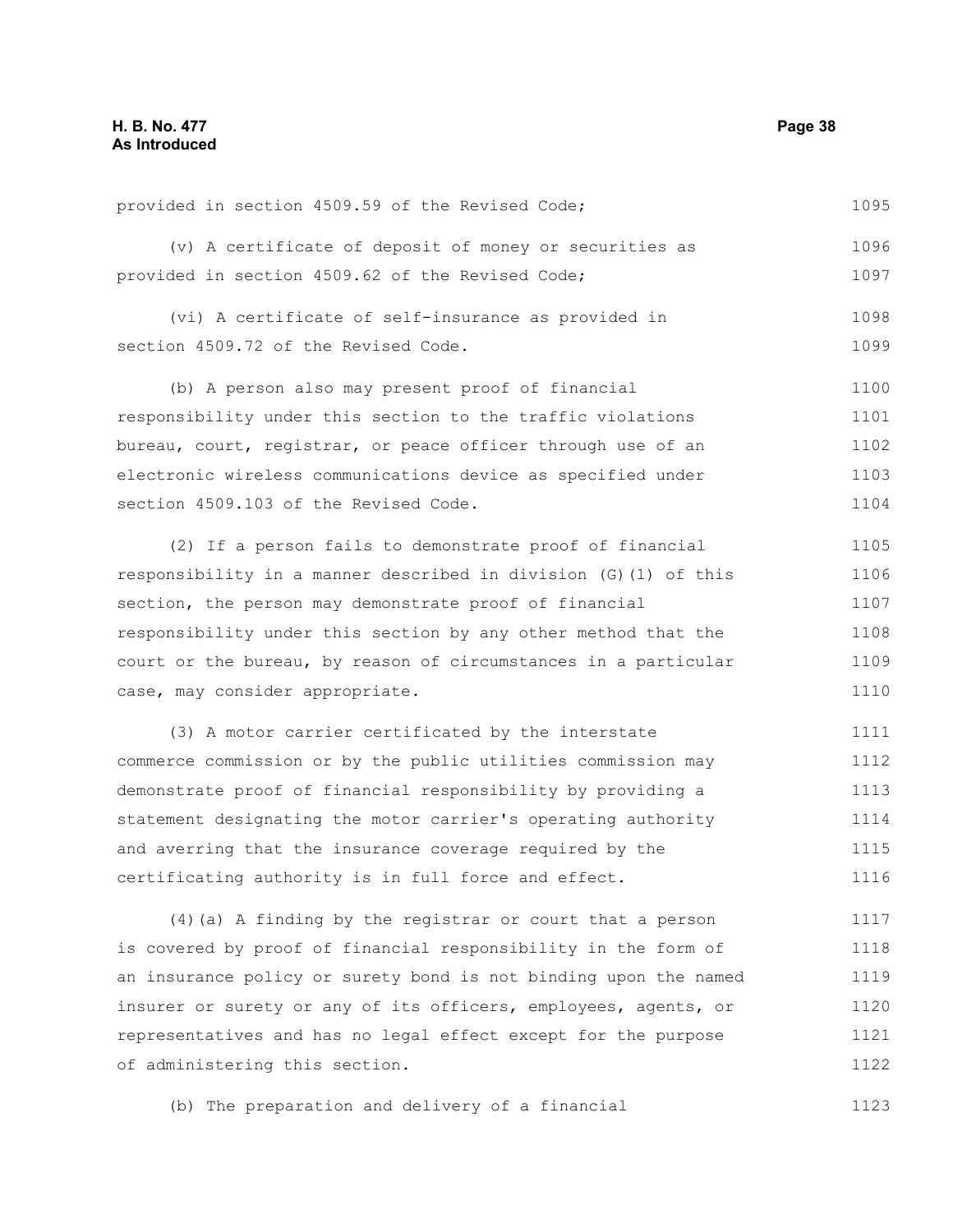### **H. B. No. 477 Page 39 As Introduced**

responsibility identification card or any other document authorized to be used as proof of financial responsibility and the generation and delivery of proof of financial responsibility to an electronic wireless communications device that is displayed on the device as text or images does not do any of the following: 1124 1125 1126 1127 1128 1129

(i) Create any liability or estoppel against an insurer or surety, or any of its officers, employees, agents, or representatives; 1130 1131 1132

(ii) Constitute an admission of the existence of, or of any liability or coverage under, any policy or bond; 1133 1134

(iii) Waive any defenses or counterclaims available to an insurer, surety, agent, employee, or representative in an action commenced by an insured or third-party claimant upon a cause of action alleged to have arisen under an insurance policy or surety bond or by reason of the preparation and delivery of a document for use as proof of financial responsibility or the generation and delivery of proof of financial responsibility to an electronic wireless communications device. 1135 1136 1137 1138 1139 1140 1141 1142

(c) Whenever it is determined by a final judgment in a judicial proceeding that an insurer or surety, which has been named on a document or displayed on an electronic wireless communications device accepted by a court or the registrar as proof of financial responsibility covering the operation of a motor vehicle at the time of an accident or offense, is not liable to pay a judgment for injuries or damages resulting from such operation, the registrar, notwithstanding any previous contrary finding, shall forthwith suspend the operating privileges and registration rights of the person against whom the judgment was rendered as provided in division (A)(2) of this 1143 1144 1145 1146 1147 1148 1149 1150 1151 1152 1153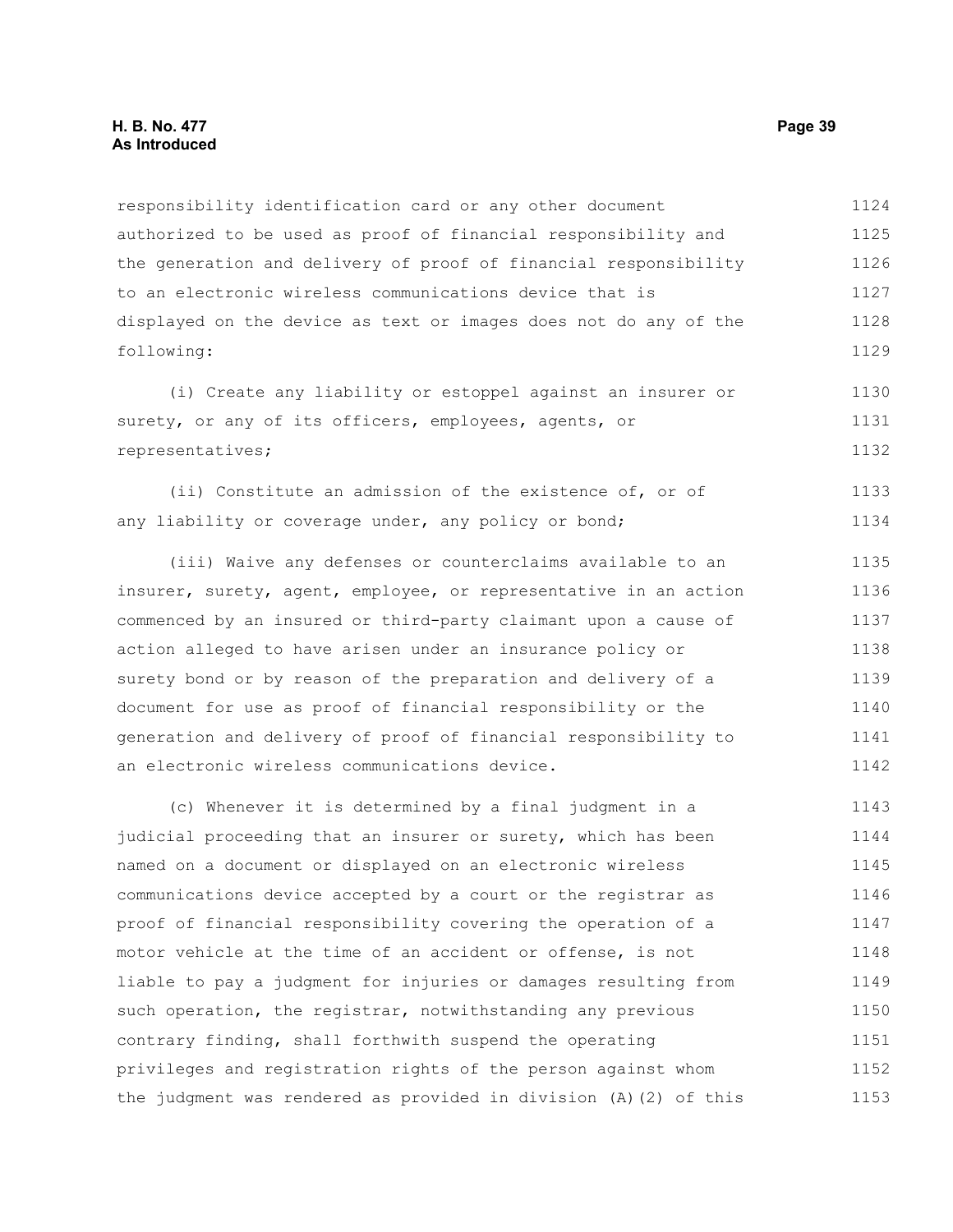section.

(H) In order for any document or display of text or images on an electronic wireless communications device described in division (G)(1) of this section to be used for the demonstration of proof of financial responsibility under this section, the document or words or images shall state the name of the insured or obligor, the name of the insurer or surety company, and the effective and expiration dates of the financial responsibility, and designate by explicit description or by appropriate reference all motor vehicles covered which may include a reference to fleet insurance coverage. 1155 1156 1157 1158 1159 1160 1161 1162 1163 1164

(I) For purposes of this section, "owner" does not include a licensed motor vehicle leasing dealer as defined in section 4517.01 of the Revised Code, but does include a motor vehicle renting dealer as defined in section 4549.65 of the Revised Code. Nothing in this section or in section 4509.51 of the Revised Code shall be construed to prohibit a motor vehicle renting dealer from entering into a contractual agreement with a person whereby the person renting the motor vehicle agrees to be solely responsible for maintaining proof of financial responsibility, in accordance with this section, with respect to the operation, maintenance, or use of the motor vehicle during the period of the motor vehicle's rental. 1165 1166 1167 1168 1169 1170 1171 1172 1173 1174 1175 1176

(J) The purpose of this section is to require the maintenance of proof of financial responsibility with respect to the operation of motor vehicles on the highways of this state, so as to minimize those situations in which persons are not compensated for injuries and damages sustained in motor vehicle accidents. The general assembly finds that this section contains reasonable civil penalties and procedures for achieving this 1177 1178 1179 1180 1181 1182 1183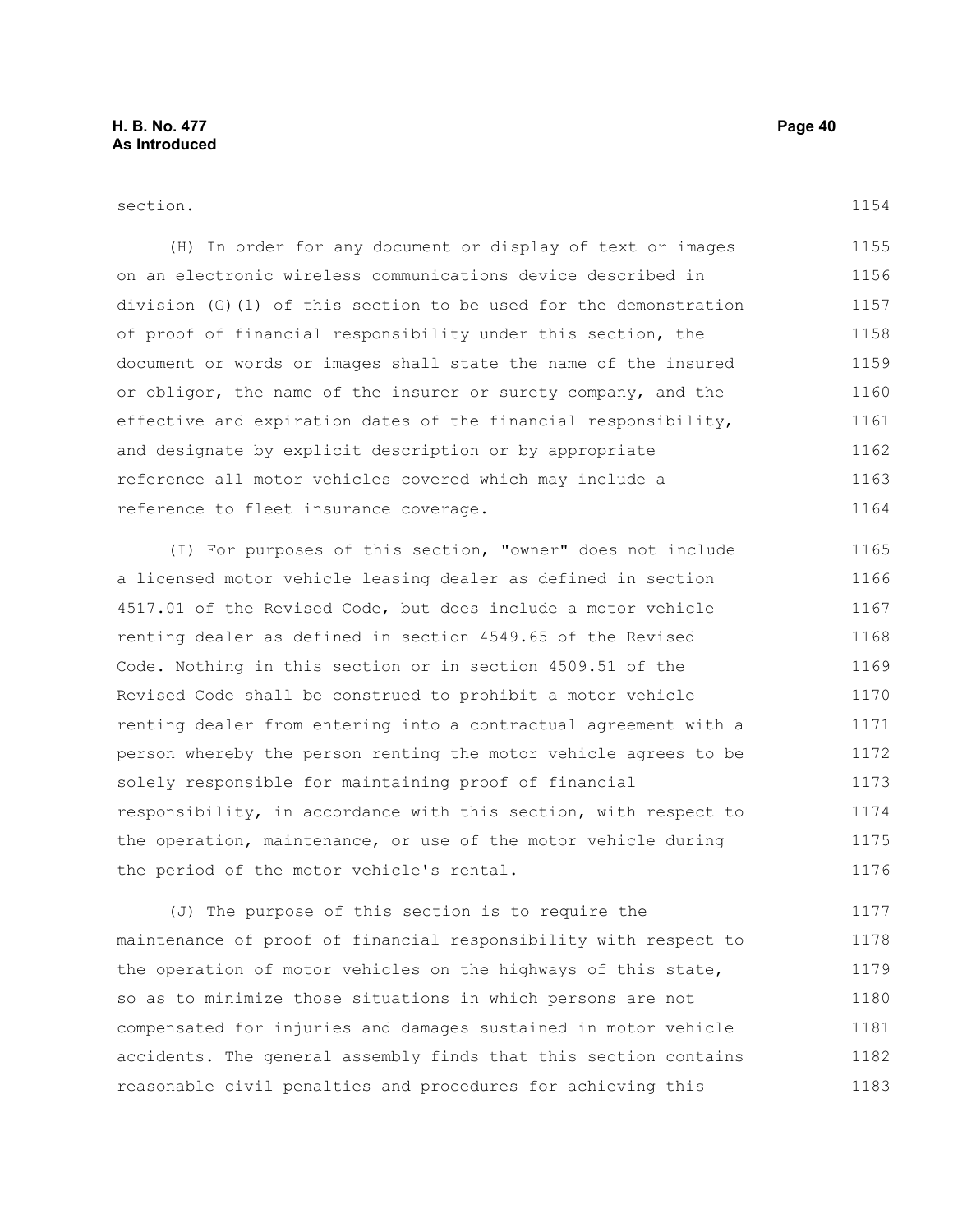| purpose.                                                         | 1184 |
|------------------------------------------------------------------|------|
| (K) Nothing in this section shall be construed to be             | 1185 |
| subject to section 4509.78 of the Revised Code.                  | 1186 |
| (L)(1) The registrar may terminate any suspension imposed        | 1187 |
| under this section and not require the owner to comply with      | 1188 |
| divisions (A)(5)(a), (b), and (c) of this section if the         | 1189 |
| registrar with or without a hearing determines that the owner of | 1190 |
| the vehicle has established by clear and convincing evidence     | 1191 |
| that all of the following apply:                                 | 1192 |
| (a) The owner customarily maintains proof of financial           | 1193 |
| responsibility.                                                  | 1194 |
| (b) Proof of financial responsibility was not in effect          | 1195 |
| for the vehicle on the date in question for one of the following | 1196 |
| reasons:                                                         | 1197 |
| (i) The vehicle was inoperable.                                  | 1198 |
| (ii) The vehicle is operated only seasonally, and the date       | 1199 |
| in question was outside the season of operation.                 | 1200 |
| (iii) A person other than the vehicle owner or driver was        | 1201 |
| at fault for the lapse of proof of financial responsibility      | 1202 |
| through no fault of the owner or driver.                         | 1203 |
| (iv) The lapse of proof of financial responsibility was          | 1204 |
| caused by excusable neglect under circumstances that are not     | 1205 |
| likely to recur and do not suggest a purpose to evade the        | 1206 |
| requirements of this chapter.                                    | 1207 |
| (2) The registrar may grant an owner or driver relief for        | 1208 |
|                                                                  |      |
| a reason specified in division (L)(1)(b)(i) or (ii) of this      | 1209 |
| section whenever the owner or driver is randomly selected to     | 1210 |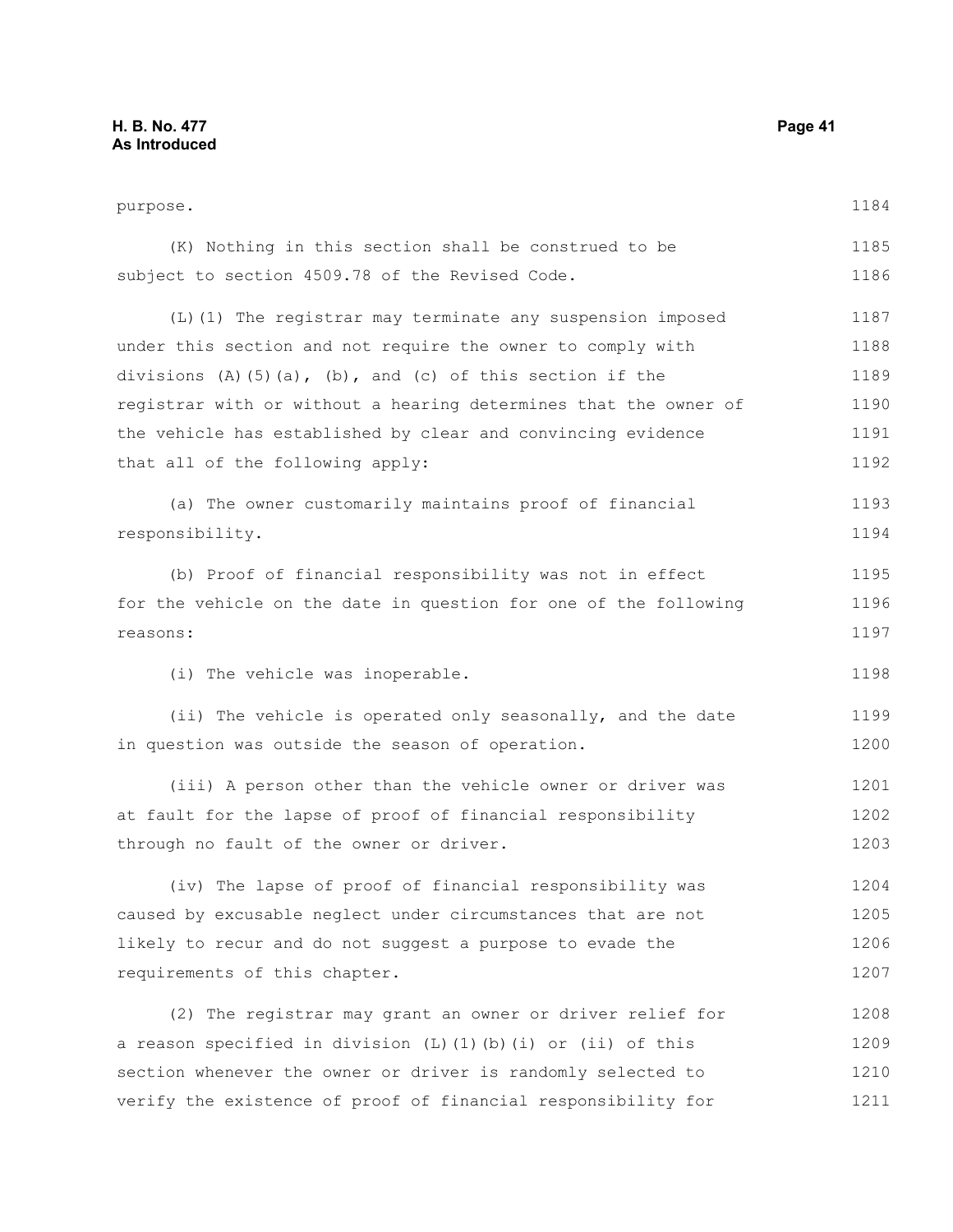such a vehicle. However, the registrar may grant an owner or driver relief for a reason specified in division  $(L)$   $(L)$   $(b)$   $(iii)$ or (iv) of this section only if the owner or driver has not previously been granted relief under division (L)(1)(b)(iii) or (iv) of this section. 1212 1213 1214 1215 1216

(M) The registrar shall adopt rules in accordance with Chapter 119. of the Revised Code that are necessary to administer and enforce this section. The rules shall include procedures for the surrender of license plates upon failure to maintain proof of financial responsibility and provisions relating to reinstatement of registration rights, acceptable forms of proof of financial responsibility, the use of an electronic wireless communications device to present proof of financial responsibility, and verification of the existence of financial responsibility during the period of registration. 1217 1218 1219 1220 1221 1222 1223 1224 1225 1226

(N)(1) When a person utilizes an electronic wireless communications device to present proof of financial responsibility, only the evidence of financial responsibility displayed on the device shall be viewed by the registrar, peace officer, employee or official of the traffic violations bureau, or the court. No other content of the device shall be viewed for purposes of obtaining proof of financial responsibility. 1227 1228 1229 1230 1231 1232 1233

(2) When a person provides an electronic wireless communications device to the registrar, a peace officer, an employee or official of a traffic violations bureau, or the court, the person assumes the risk of any resulting damage to the device unless the registrar, peace officer, employee, or official, or court personnel purposely, knowingly, or recklessly commits an action that results in damage to the device. 1234 1235 1236 1237 1238 1239 1240

 **Sec. 4510.023.** Any time that a court elects to or is 1241